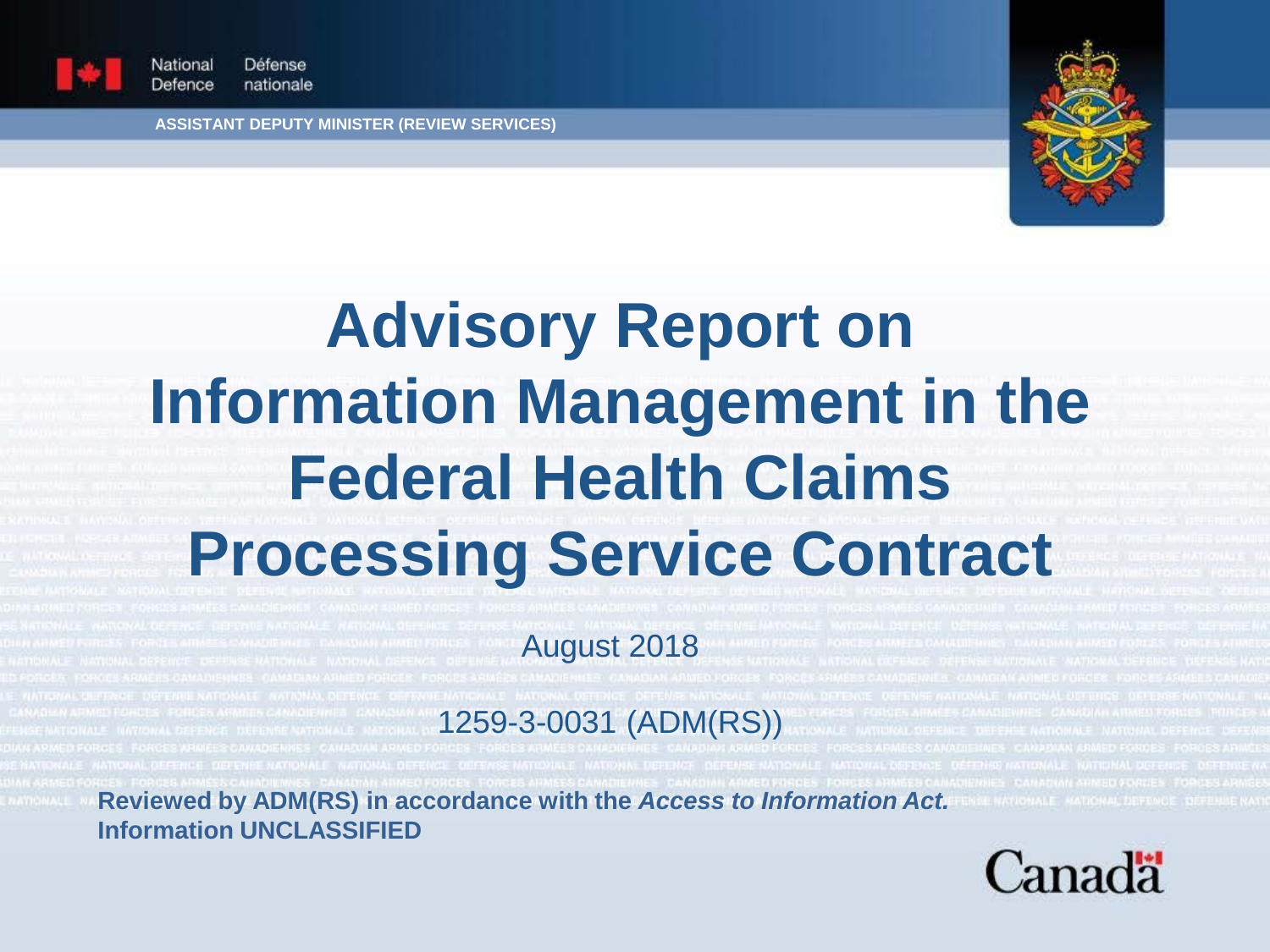

## **Acronyms and Abbreviations**

- ADM(RS) Assistant Deputy Minister (Review Services)
- CAF Canadian Armed Forces
- CFHS Canadian Forces Health Services
- DND Department of National Defence
- FHCPS Federal Health Claims Processing Service
- FY Fiscal Year
- MBC Medavie Blue Cross
- MPC Military Personnel Command
- OPI Office of Primary Interest
- RCMP Royal Canadian Mounted Police
- VAC Veterans Affairs Canada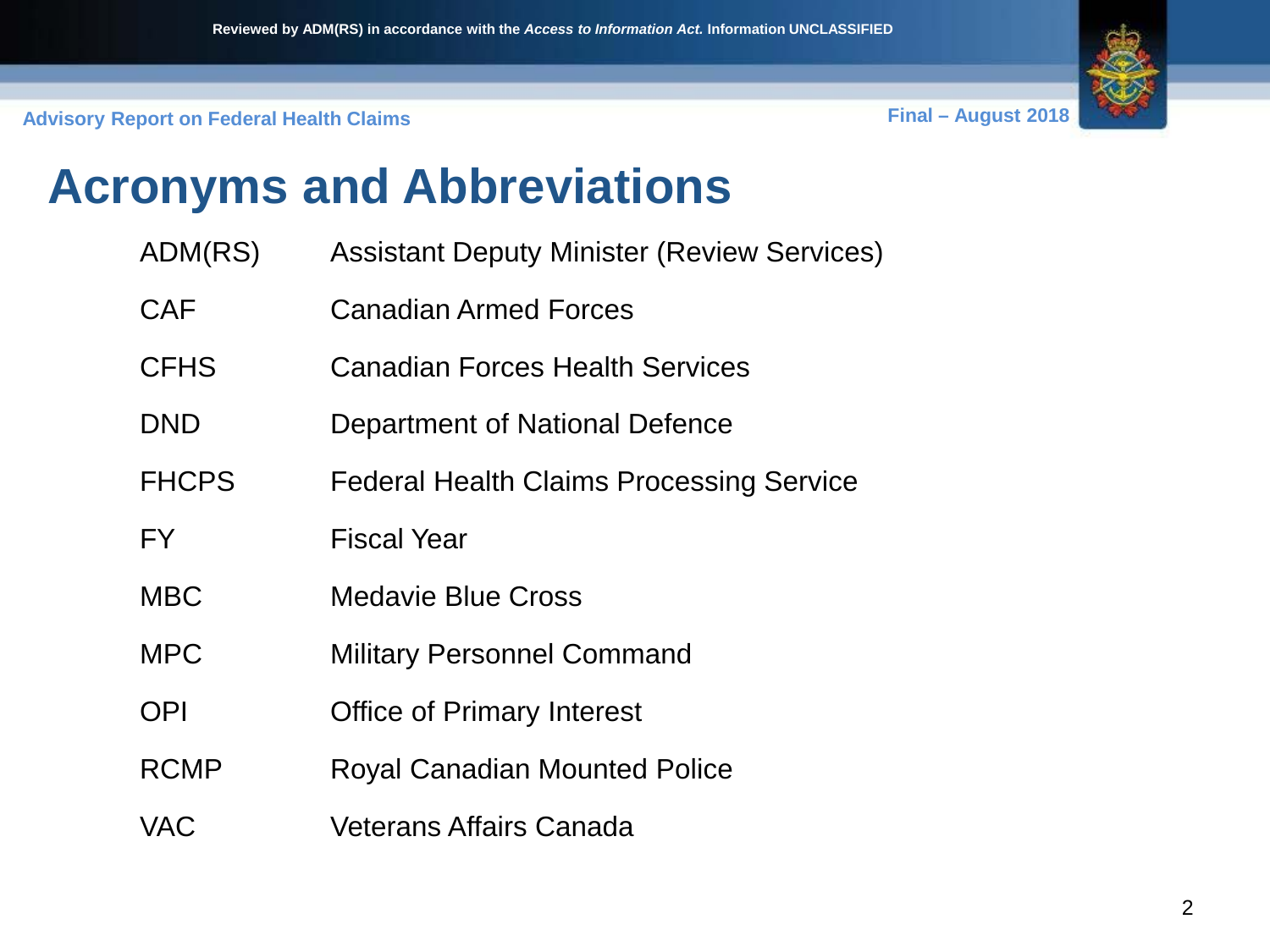

### **Statement of Conformance**

The findings and conclusions contained in this report are based on sufficient and appropriate evidence gathered in accordance with procedures that meet the Institute of Internal Auditors' *International Standards for the Professional Practice of Internal Auditing*. The advisory engagement thus conforms to the Institute of Internal Auditors' International Standards for the Professional Practice of Internal Auditing as supported by the results of the quality assurance and improvement program. The opinions expressed in this report are based on conditions as they existed at the time of the advisory engagement and apply only to the consulted entity.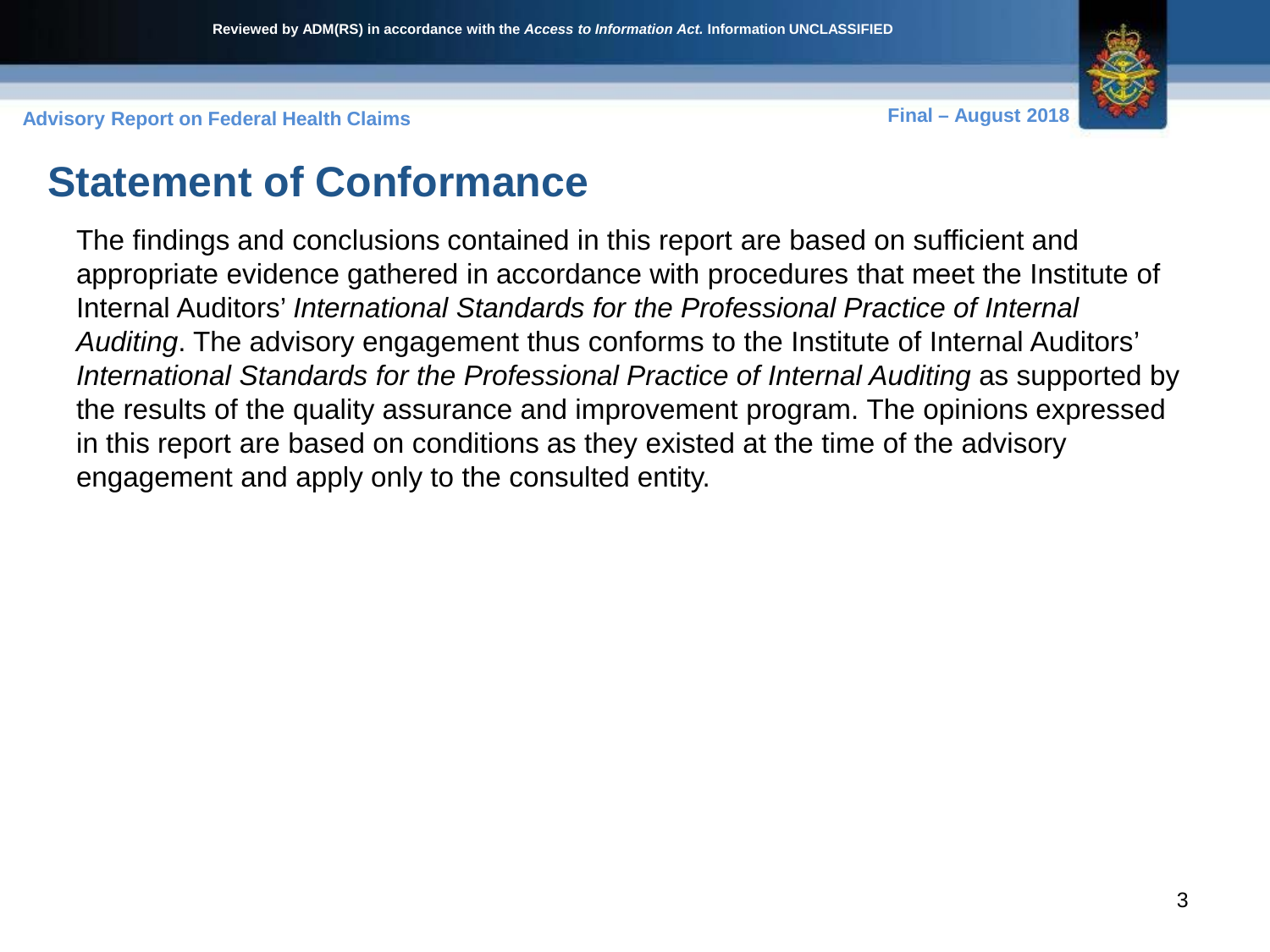

### **Background**

- Canadian Forces Health Services (CFHS) provides health care to Canada's Regular and Reserve Force personnel when and as required. The Department of National Defence (DND) reported spending of \$721 million on Military Health Care in the Departmental Results Report for Fiscal Year (FY) 2016/17.
- Canadian Armed Forces (CAF) members are generally not covered under provincial health plans in accordance with the *Canada Health Act*. Instead, members receive nonemergency outpatient health services through CFHS health clinics staffed by military and DND-employed health care providers. When CAF members require after-hours or more specialized health services, they are referred to civilian health care facilities.
- Civilian health service providers submit their claims for payment for services provided to CAF members through the Federal Health Claims Processing Service (FHCPS), administered by Medavie Blue Cross (MBC) under contract.
- DND, the Royal Canadian Mounted Police (RCMP) and Veterans Affairs Canada (VAC) are partners in the FHCPS contract. The Director Health Services Delivery within CFHS manages this contract on behalf of DND/CAF.
- MBC pays eligible claims to civilian health service providers and sends paid claims for reimbursement. DND receives claims through FHCPS for the services received by CAF members and pays the amounts owed. DND paid \$144 million for medical services related to the FHCPS contract in FY 2016/17.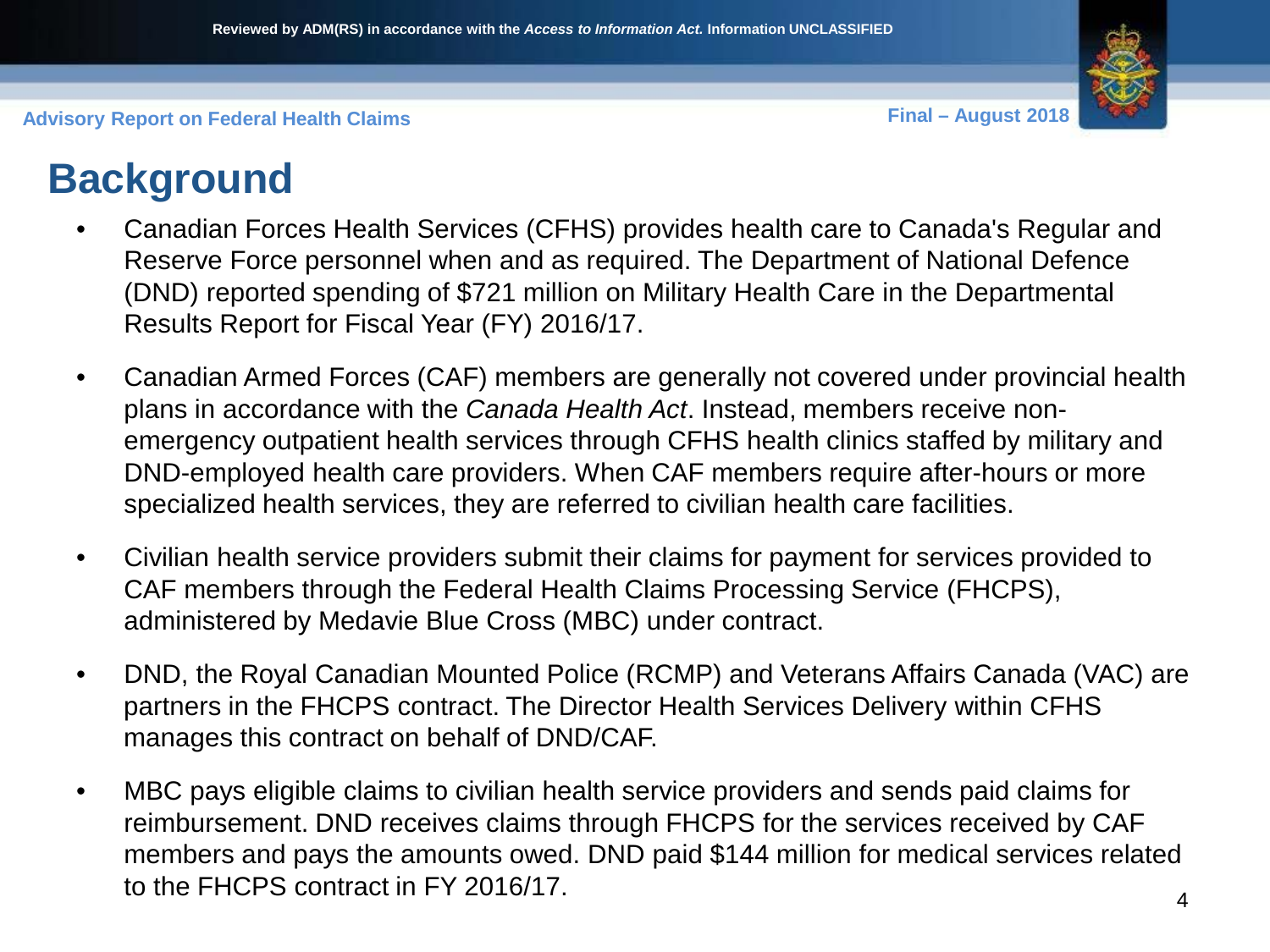**Overview of Medical Services Provided via** 



**Advisory Report on Federal Health Claims Final – August 2018**

#### **FHCPS Contract CAF Members** CAF members receive a comprehensive range of medical/health services. Non-emergency or routine medical services Determine rates for medical procedures for CAF members where maximum fees have not been set Submit claims for payment once services are provided Send monthly invoices including processing fees Request for reimbursement Inter-departmental Emergency or **Emergency or** transfer<br>
effer patients by the conduct audits of service transfer<br>
Emergency or **transfer** after-hours medical services - CAF medical professionals - Civilian medical professionals employed by DND - In-house medical professionals on contract **CAF Clinics** - Medical professionals in private sector **Outside Medical Service Providers** - Maintain/update member eligibility information - Process and verify claims providers - Provide monthly and annual reports to FHCPS partners (DND, VAC, RCMP) **FHCPS (MBC) Veterans Affairs Canada** - Process monthly invoices received from MBC Authorize and refer patients **DND/CFHS** - Process and verify monthly invoices received from MBC - Request ad hoc reports - Provide direction to MBC on claims processing and verification Payments **Legend** CAF Canadian Armed Forces CFHS Canadian Forces Health Services DND Department of National Defence FHCPS Federal Health Claims Processing **Service**

MBC Medavie Blue Cross **Figure 1. Overview of Medical Services provided via FHCPS Contract.** This figure describes the processing of federal health claims for CAF members.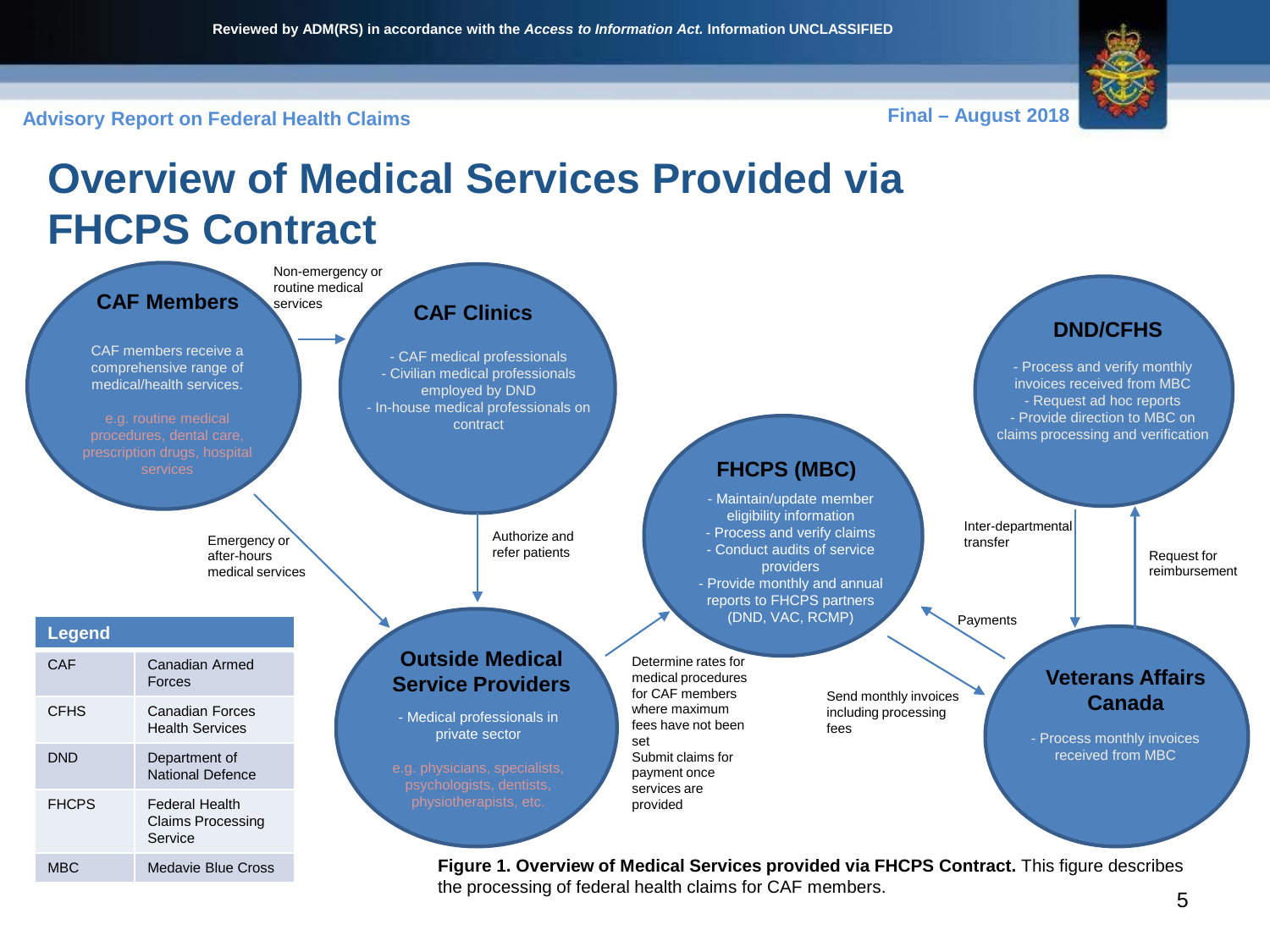

### **Background**

#### Overview of Data from the FHCPS Contract

| <b>Fiscal Year</b> | <b>Total Spending</b><br>$(S$ millions) | <b>Spending Growth</b><br>(%) (year over year) | # of Medical Services<br><b>Provided (millions)</b> | # of Members Treated<br>(thousands) | <b>Approximate Average Transaction</b><br>Value (\$) |
|--------------------|-----------------------------------------|------------------------------------------------|-----------------------------------------------------|-------------------------------------|------------------------------------------------------|
| 2010/11            | 108                                     | $\tilde{\phantom{a}}$                          | 1.36                                                | 66                                  | $\vert \vert \vert$                                  |
| 2011/12            | 117                                     | 8.3                                            | 1.45                                                | 65                                  | $\vert \vert \vert$                                  |
| 2012/13            | 118                                     | 0.9                                            | 1.39                                                | 64                                  | $\vert \vert \vert$                                  |
| 2013/14            | 120                                     | 1.7                                            | 1.34                                                | 63                                  | $\mathbf{1}$                                         |
| 2014/15            | 118                                     | $-1.7$                                         | 1.33                                                | 61                                  | $\vert \vert \vert$                                  |
| 2015/16            | 129                                     | 9.3                                            | 1.18                                                | 61                                  | $\mathbf{\mathbf{\mathsf{H}}}$                       |
| 2016/17            | 144                                     | 11.6                                           | 1.20                                                | 64                                  |                                                      |

**Table 1. Overview of Data from the FHCPS Contract.** This table lists the spending, percentage of spending growth, number of medical services provided, number of members treated and approximate average transaction value by FY.

- Over the FYs 2010/11 to 2016/17, the number of medical services provided and the number of members treated has declined slightly. However, the total spending and the average transaction value has increased.
- The top three programs of care in FY 2016/17 consisted of "Hospital Services" (\$60 million), "Medical Services" (\$30 million), and "Related Health Services" (\$20 million).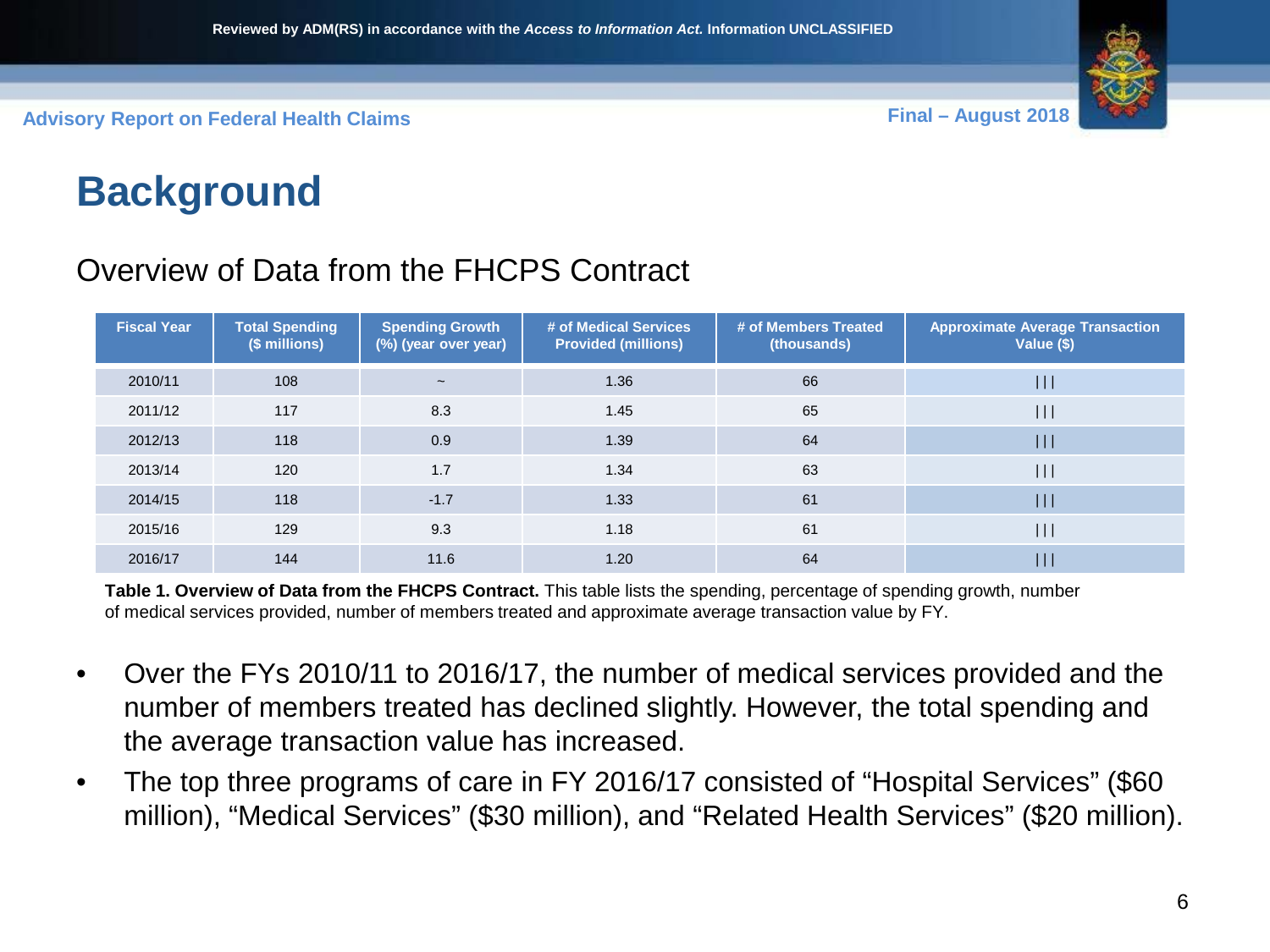

### **Background**

- Under Canada's defence policy: *Strong, Secure, Engaged*, the number of Regular Force and Reserve Force personnel is expected to increase by 3,500 (to 71,500) and 1,500 (to 30,000) respectively. With the policy's focus on "Total Health and Care for our People," the demand for health services is expected to increase.
- CFHS recognized the potential to improve the delivery of health services by increasing the use of data received from the FHCPS contract for management decision making.
- In 2017, CFHS approached the Assistant Deputy Minister (Review Services) (ADM(RS)) to seek advice on how to improve its data analytics capability while also addressing management action plans from the 2014 ADM(RS) Audit of Canadian Forces Health Services.
- ADM(RS) initiated this advisory engagement to provide assistance to CFHS related to the FHCPS contract, including:
	- advice on improving the use of information for decision making;
	- applying selected data analytics (**Annex A**); and
	- facilitating a brainstorming session to explore uses of data analytics.
- Concurrently, ADM(RS) conducted a follow-up on the 2014 Audit of Canadian Forces Health Services – tabled as a separate report.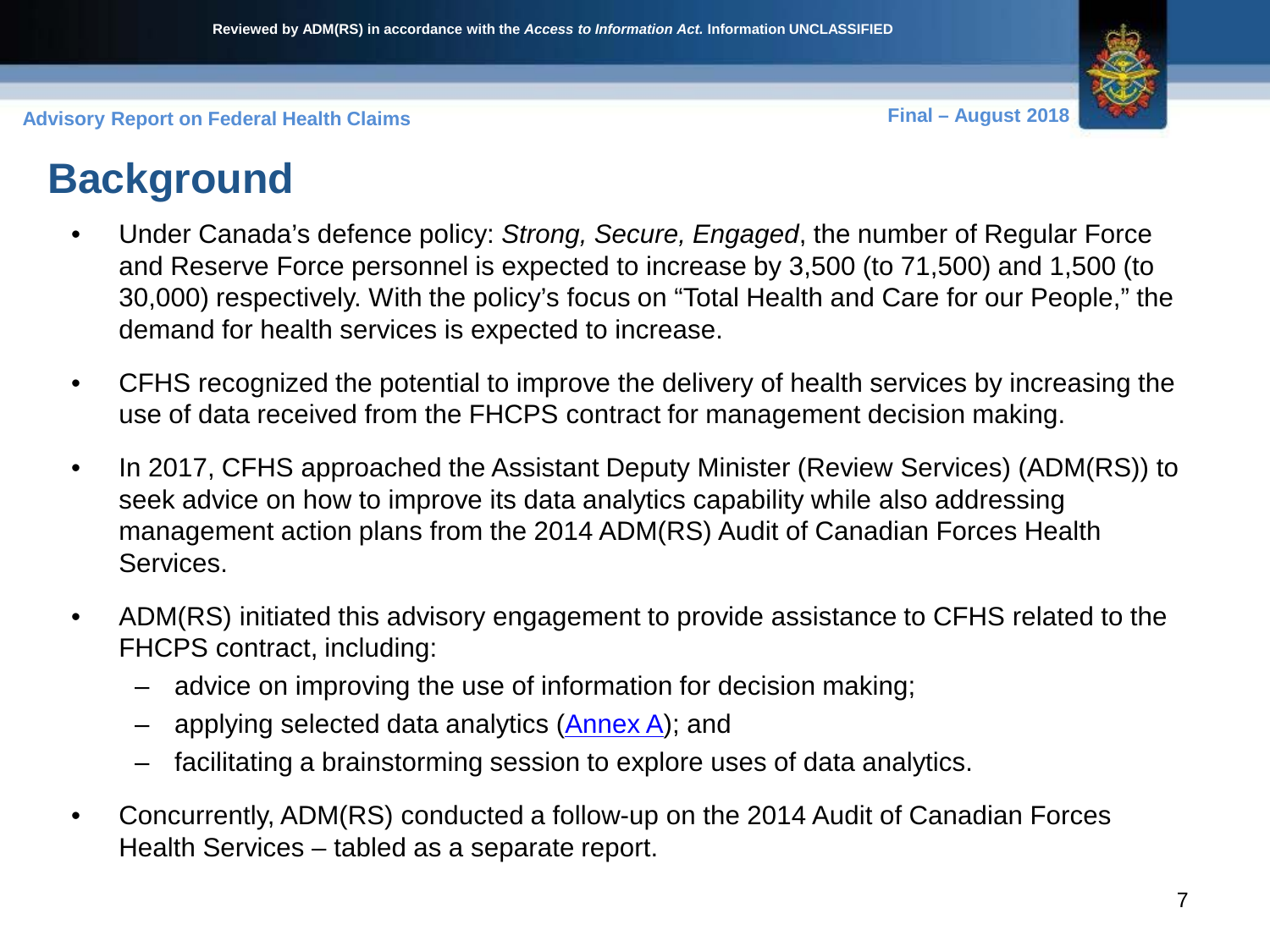

### **Context – Data Analytics**

- Data analytics refers to the process of inspecting, cleansing, transforming and modeling data in order to discover useful information that provides value as a decision-making tool.
- The application of data analytics to the field of health services allows for the examination of patterns within data in order to identify opportunities for improving the quality and efficiency of health care.
- Additional benefits of data analytics include the following:
	- Provides deeper and broader monitoring coverage;
	- Improves the timeliness and responsiveness of monitoring;
	- Provides a less costly, continuous monitoring mechanism; and
	- Provides regular assessments of data quality and integrity. Issues related to data quality and integrity usually reflect an internal control issue and can be reviewed accordingly.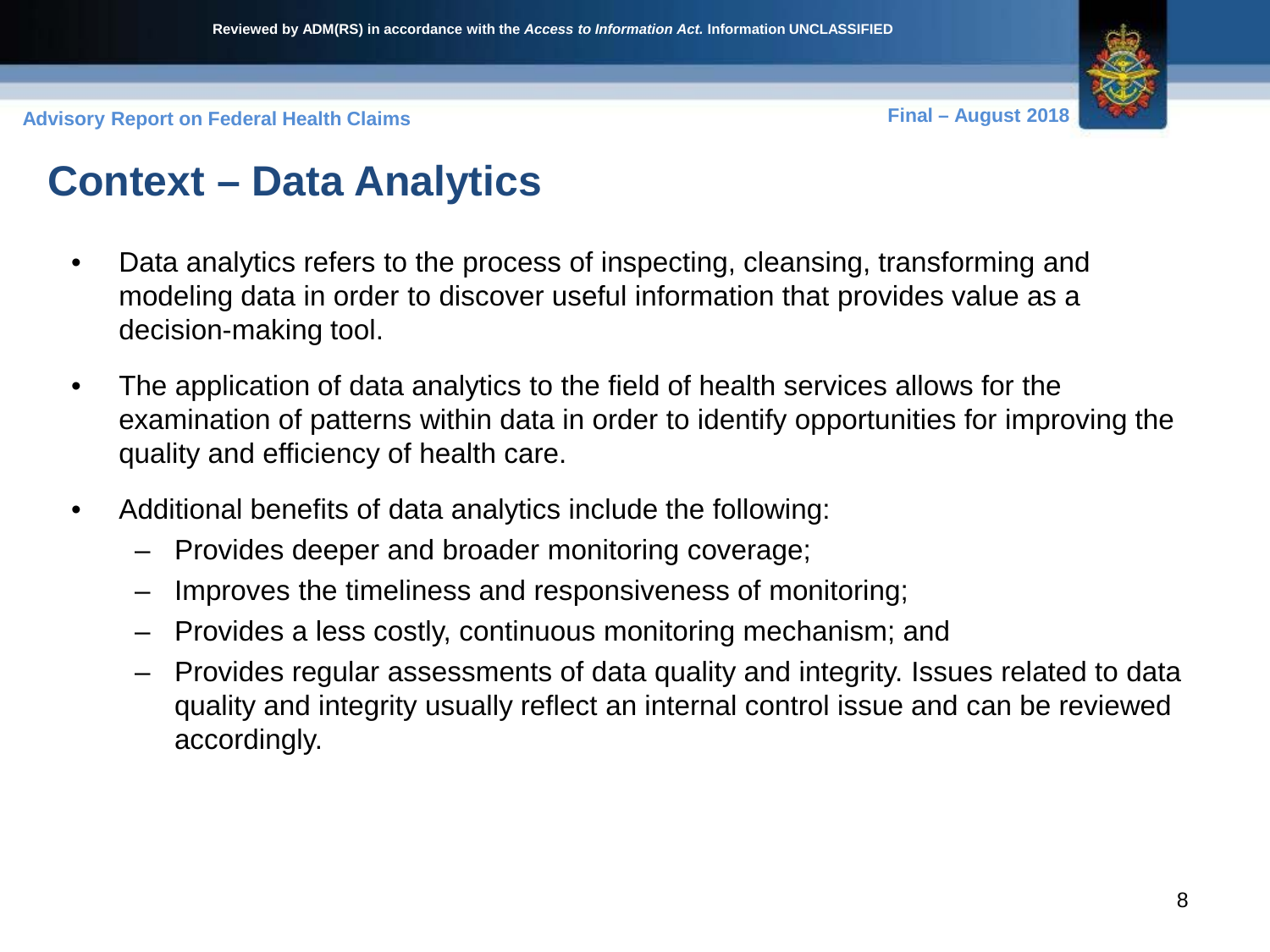

#### **Advisory Report on Federal Health Claims Final – August 2018 Context – Data Analytics**

**Advanced Analytics**





MATURITY OF ANALYTICS CAPABILITIES

\* Source: Defence Program Analytics, RCN/Defence Leadership Symposium October 16, 2017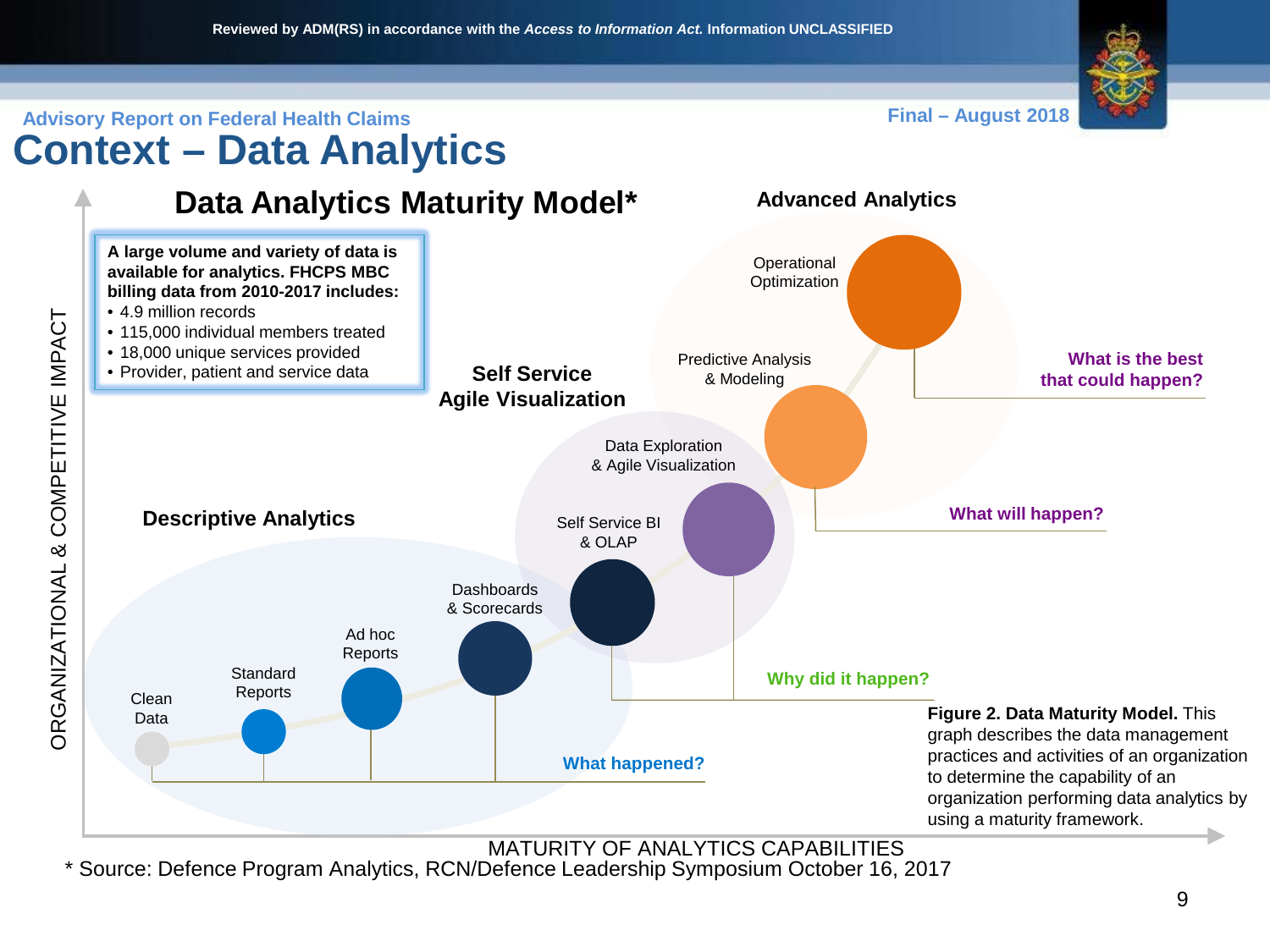

### **Advisory Objective, Approach and Scope**

#### **Objective**

• To provide advice to CFHS on improving the process of receiving, validating and effectively analyzing the information from the FHCPS contract in support of decision making in the delivery of health services.

#### **Approach**

The following approaches were used to assess governance structures, reporting and information requirements, capacity to analyze information and potential to improve:

- Interviews with CFHS personnel and contractor staff;
- Review and analysis of documents related to managing and administering the FHCPS contract, including contract documents, contractor-provided reports, minutes to meetings, etc.;
- Selected data analytics undertaken by ADM(RS) to illustrate examples of the types of analysis possible using available FHCPS data ([Annex A\)](#page-31-0); and
- Facilitation of a brainstorming workshop to explore the information requirements that may support decision making in the delivery of health services.

#### **Scope**

- Activities related to the FHCPS contract by CFHS from April 1, 2016 to September 30, 2017.
- Data analytics was applied to data from April 1, 2010 to March 31, 2017.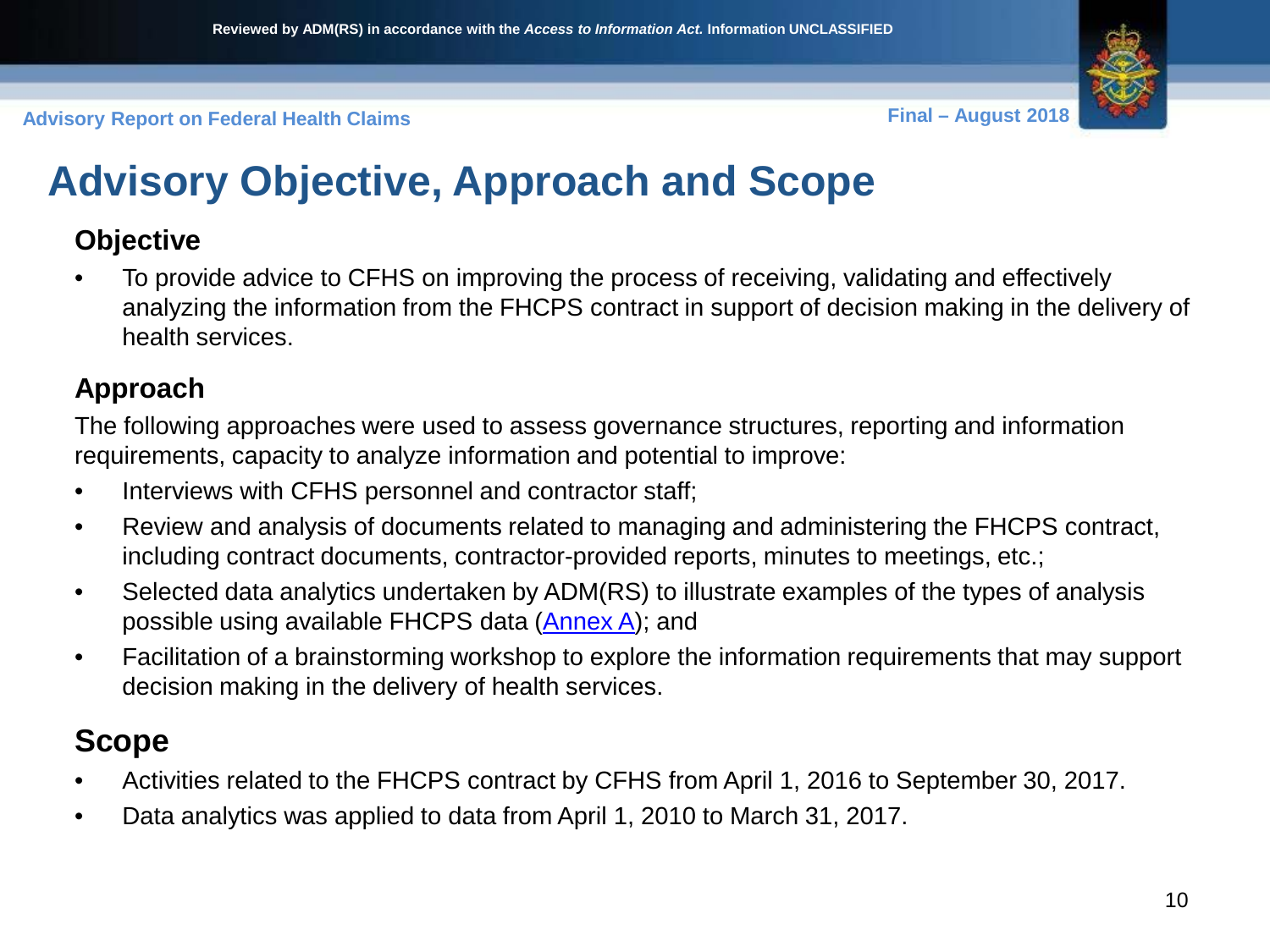

### **Questions to be Answered\***

- **Governance and Accountability Structures**  Do the current governance and accountability structures within CFHS facilitate the flow of information between internal and external stakeholders for the FHCPS contract?
- **Information Requirements\*\***  Are there mechanisms to confirm that the information received through the FHCPS contract is relevant, sufficient, complete and timely to support management decision making?
- **Reporting Requirements** Are processes established to ensure that the reporting requirements within the terms of the FHCPS contract and the memorandum of understanding with VAC are respected?
- **Capacity to Analyze Information**  Does CFHS have the capacity to process and analyze the information received through the FHCPS contract to inform evidencebased management decisions in the health services program?
- **Improvements to Current Processes\*\***  Can improvements be made to the processes for receiving, validating and analyzing information under the FHCPS contract in support of decision making in the delivery of health services?

\* As agreed upon with management.

\*\* Selected data analytics [\(Annex A](#page-31-0)) were performed to support findings on information requirements. 11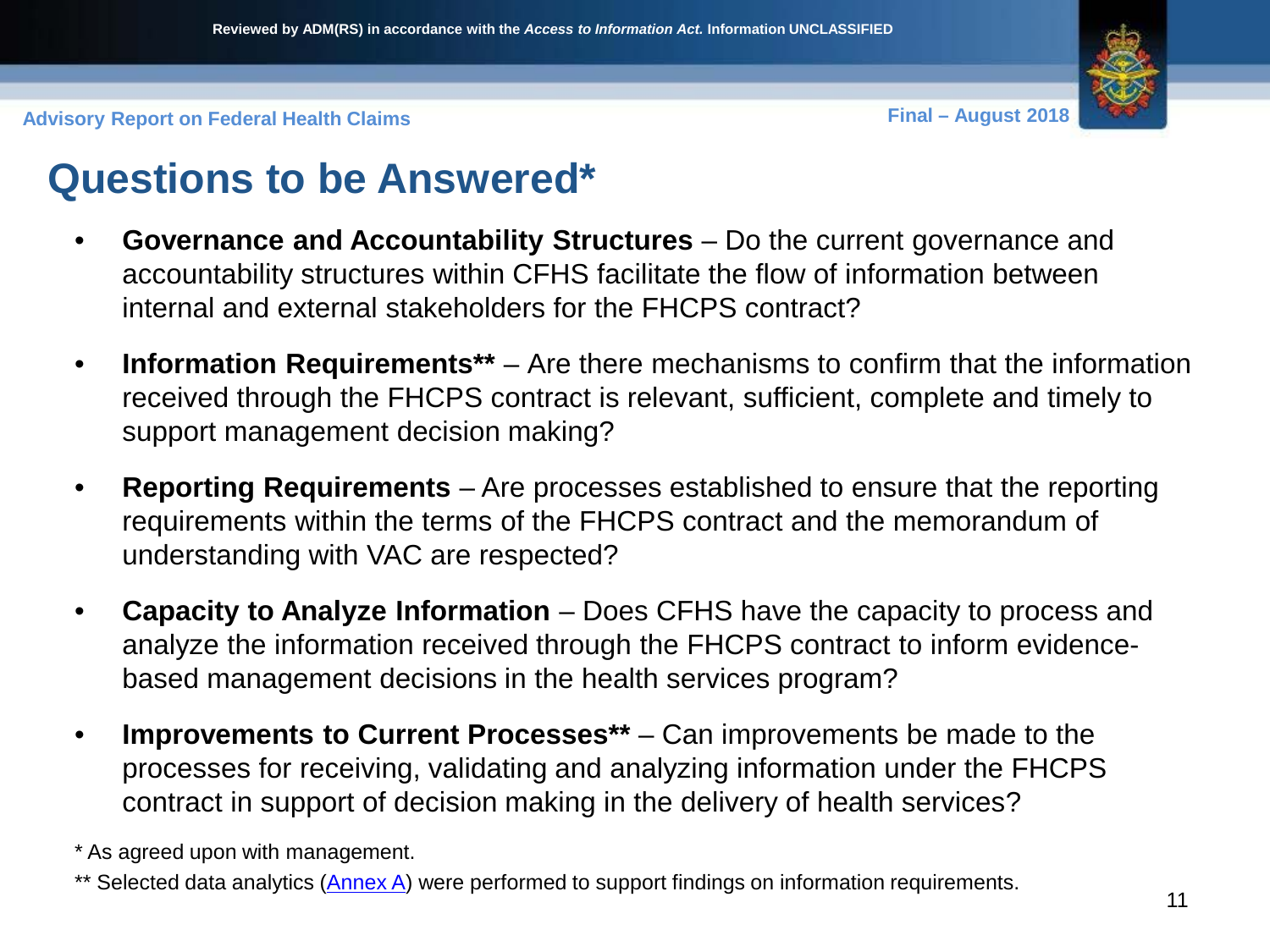

### **Summary of Results**

- The capability for data analytics within CFHS is generally limited and ad hoc.
- Opportunities exist to develop the capacity to leverage the use of existing data to improve evidence-based decision making.

| <b>Area</b>                                                     | <b>Assessment</b>                       | <b>Summary of opportunities for improvement</b>                                                                                                                                                                                                    |
|-----------------------------------------------------------------|-----------------------------------------|----------------------------------------------------------------------------------------------------------------------------------------------------------------------------------------------------------------------------------------------------|
| Governance<br>and<br><b>Accountability</b><br><b>Structures</b> | <b>Minor</b><br>improvement<br>possible | Define responsibilities of internal stakeholders for the identification and<br>$\bullet$<br>communication of key performance questions.<br>Establish periodic consultations with stakeholders to solicit information<br>$\bullet$<br>requirements. |
| Information<br>Requirements                                     | Moderate<br>improvement<br>possible     | Identify information requirements to support management decision making.<br>$\bullet$<br>Improve data quality by identifying high-risk transactions for further review.<br>$\bullet$                                                               |
| Reporting<br><b>Requirements</b>                                | Minor<br>improvement<br>possible        | Introduce additional contract performance measures and service standards.<br>$\bullet$<br>Increase the use of existing contract provisions.<br>$\bullet$                                                                                           |
| Capacity to<br>Analyze<br>Information                           | Significant<br>improvement<br>possible  | Improve guidance to stakeholders on the use of data analytics.<br>$\bullet$<br>Develop data analytics capability by training staff or acquiring external<br>$\bullet$<br>expertise.                                                                |
| Improvement to<br>Current<br><b>Processes</b>                   | Significant<br>improvement<br>possible  | Formalize the use of data fields and coding information.<br>$\bullet$<br>Identify, establish and update data for key performance measures.<br>$\bullet$<br>Target compliance verifications and strengthen control weaknesses.                      |

**Table 2. Summary of Results by Area Examined.** This table lists the areas examined, the assessments and the opportunities for improvement.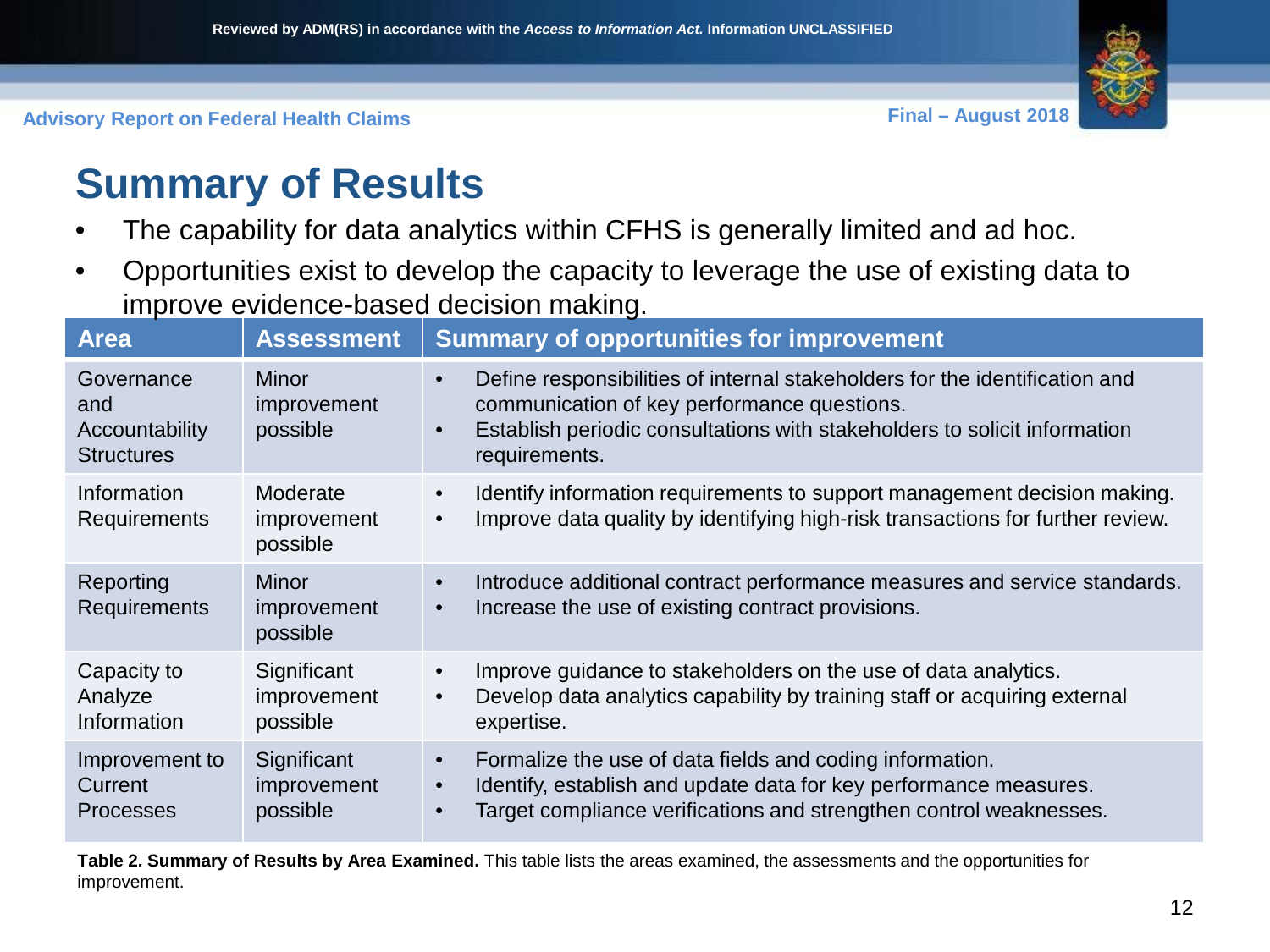

#### **Main Findings – Governance & Accountability Structures Do the current governance and accountability structures within CFHS facilitate the flow of information between internal and external stakeholders for the FHCPS contract?**

- The governance structure, accountabilities and responsibilities are clearly established and well defined between CFHS and its external stakeholders – MBC, VAC, and the RCMP.
- The four parties meet on a scheduled and regular basis, which facilitates the flow of information.
- The Director Health Services Delivery is focused on processing payments and handling ad hoc requests from other internal stakeholders such as CAF clinics, medical practitioners and other subject matter experts.

#### **Opportunities for improvement**

- The roles and responsibilities of internal stakeholders could be better defined to identify and communicate key performance questions to support evidence-based decision making.
- Periodic consultations with internal stakeholders could be conducted to identify information required to support key performance questions.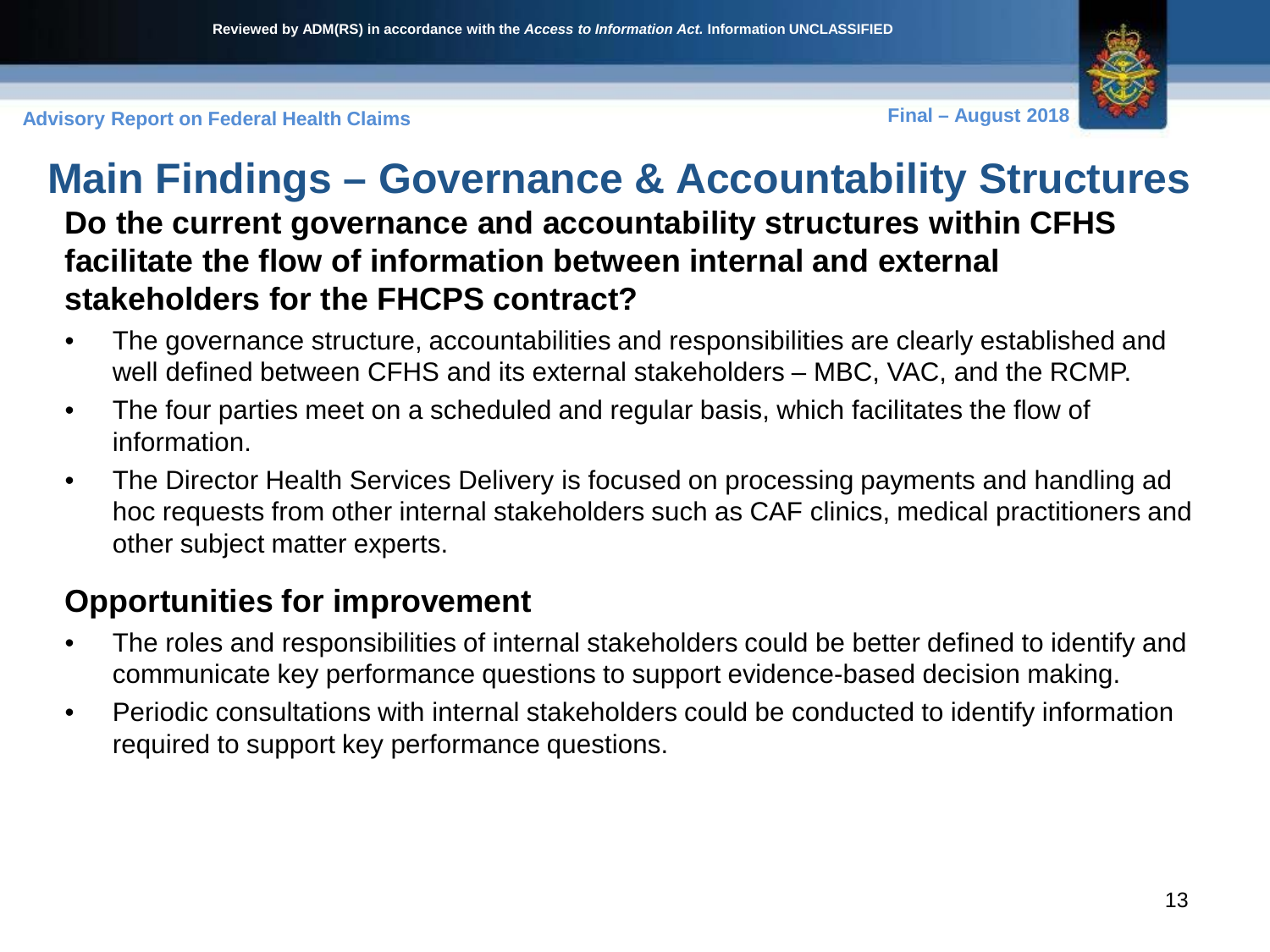### **Main Findings – Governance & Accountability Structures (p.2)**

#### **Benefits of improvement**

- Facilitating collaboration between CFHS stakeholders with responsibilities for policy development, program management, and service delivery to identify key performance questions.
- Improving the understanding of how program decisions may be supported using the billing data that is provided under the FHCPS contract.
- Identifying opportunities to integrate data from other systems such as the Canadian Forces Health Information System (system that contains the electronic health record for CAF members), with data from the FHCPS contract.
- Articulating business rules, process flows, service standards, or other parameters to identify trends and anomalies.
- Identifying relationships within existing data to assess the health care costs and impacts of policy decisions, such as:
	- Gender Based Analysis Plus (i.e. impact of increasing representation of women in CAF);
	- increase in special forces members, who have higher health services costs;
	- changes to retirement age;
	- increase in the number of concurrent missions; and
	- predicting demand for specialists or services.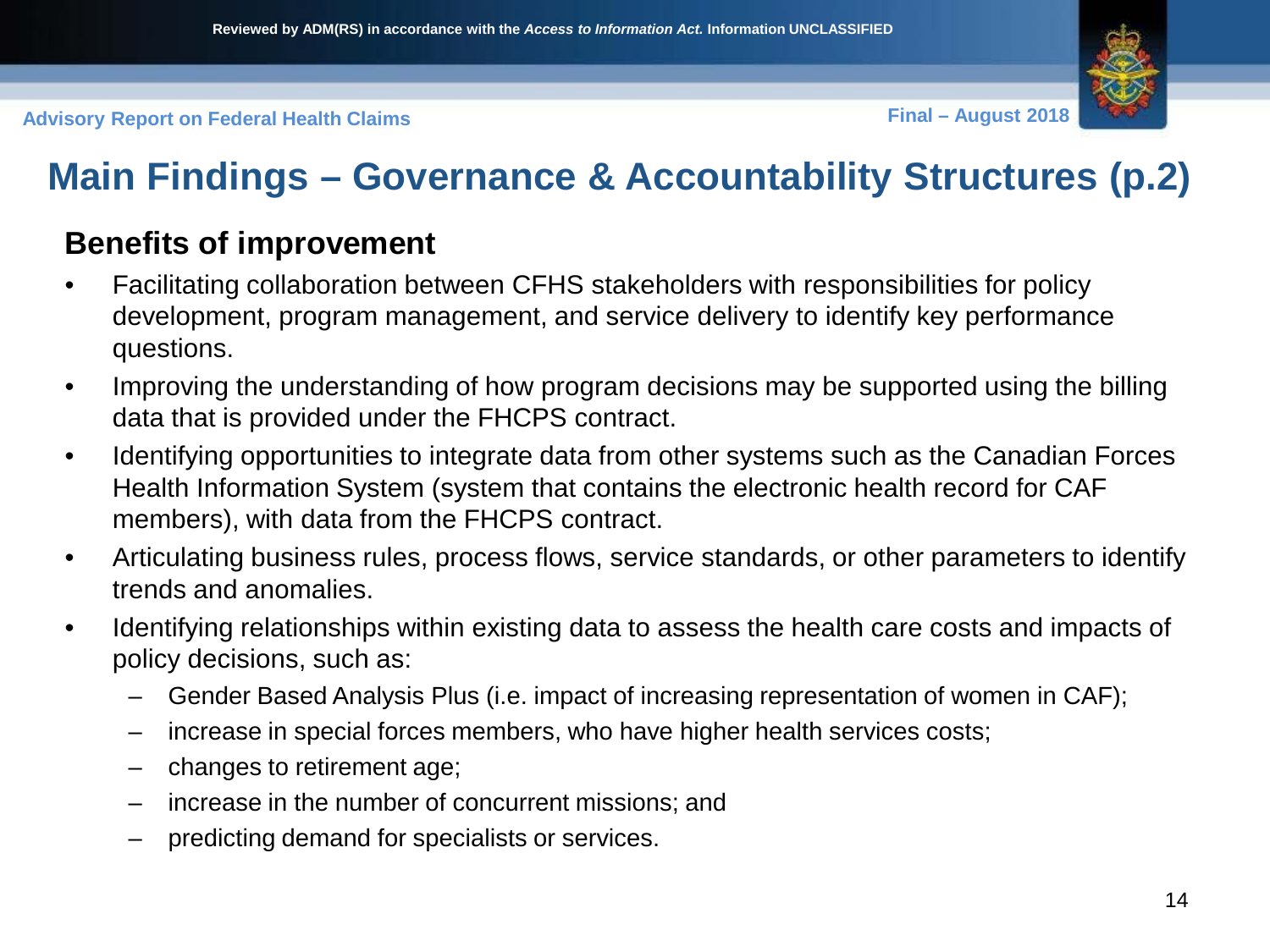### **Main Findings – Information Requirements**

**Are there mechanisms to confirm that the information received through the FHCPS contract is relevant, sufficient, complete and timely to support management decision making?**

• CFHS management relies on standardized and ad hoc reports provided by the FHCPS contractor.

#### **Opportunities for improvement**

- Director Health Services Delivery could use data analytics to improve data quality and provide management with better information for decision making.
- Opportunities exist to explore trends and patterns in data, including the use of management dashboards.
- Some examples of data analytics applications include the following:
	- Risk Profiling: identifying transactions with potential quality issues for further review.
	- Resource Optimization: comparing the cost of external providers paid on a per visit basis with the cost of an in-house provider; analyzing the variances in costs for a given medical procedure charged by different providers.
- [Annex A](#page-31-0) provides further examples of the information that could be generated through data analytics.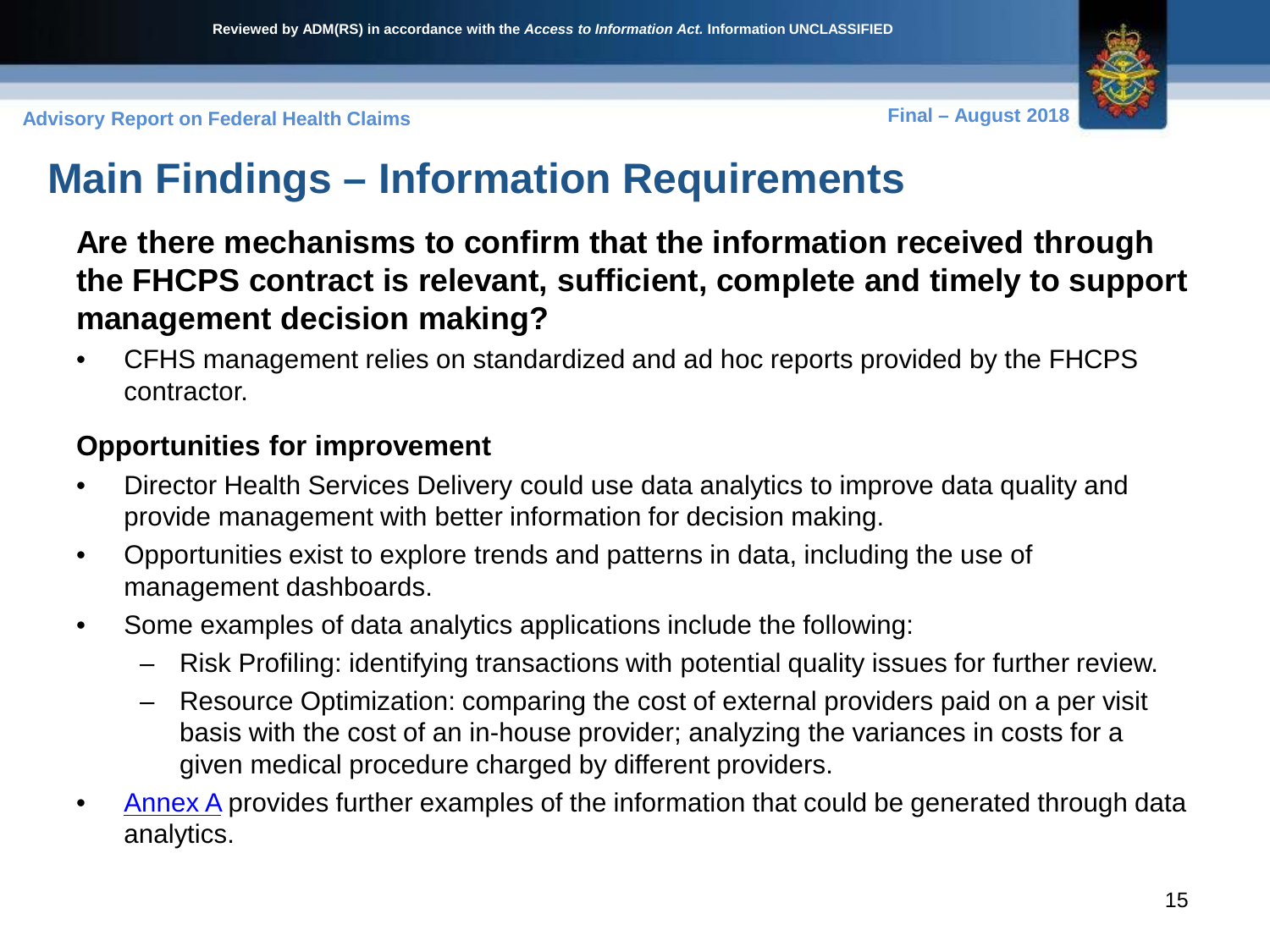

### **Main Findings – Information Requirements (p.2)**

#### **Benefits of improvement**

- Increasing cost effectiveness and optimizing the delivery of health services, using trends and patterns to predict changes in demand for types of services.
- Identifying potentially erroneous transactions (such as miscoded transactions, duplicate transactions and incompatible services) for further investigation.
- Improving control measures and monitoring, such as to focus monitoring resources on high-risk areas.
- Analyzing cost variations by region, service provider, or service to inform decisions regarding rate limits and premiums.
- Exploring the costs of different service delivery models, such as using in-house CAF medical practitioners, contracted medical practitioners, or civilian health service providers in the public health system.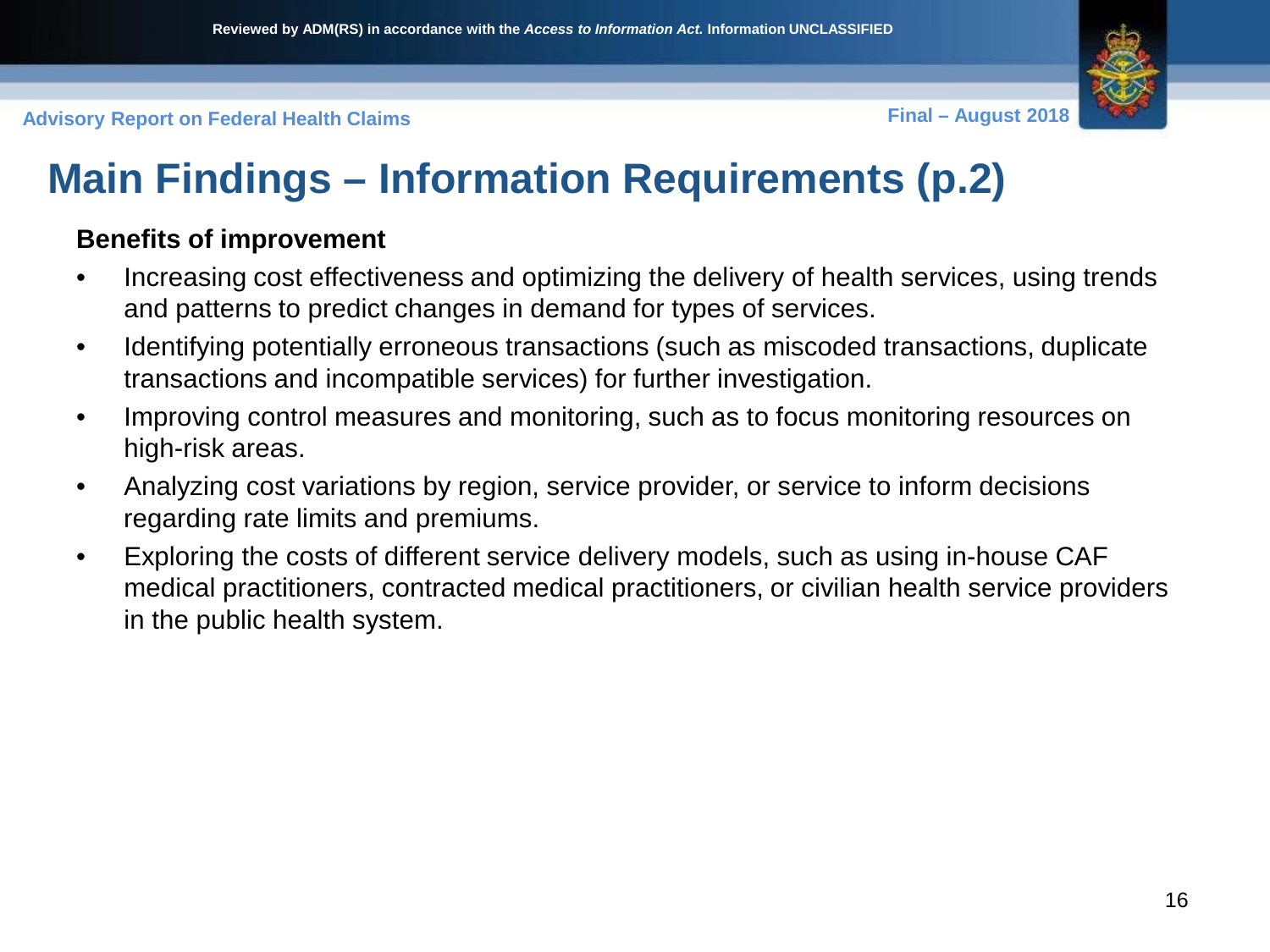

### **Main Findings – Reporting Requirements**

#### **Are processes established to ensure that the reporting requirements within the terms of the FHCPS contract and the memorandum of understanding with VAC are respected?**

- The reporting requirements as set out in the FHCPS contract have been met.
- The governance structure and responsibilities of participating departments in the collaborative management of the FHCPS contract are being respected, as described in the memorandum of understanding between DND/CAF and VAC.
- There is a process in place to obtain pre-defined and ad hoc data and reports from MBC.
- Queries to the FHCPS database sometimes require modifications to existing report templates. DND/CAF, VAC, and the RCMP initiate Task Authorizations with MBC for these change requests. These requests are then prioritized by the three partner departments for action by MBC.
- CFHS does not currently make effective use of provisions in the contract that allow for additional data, including data analytics services that can be requested from MBC.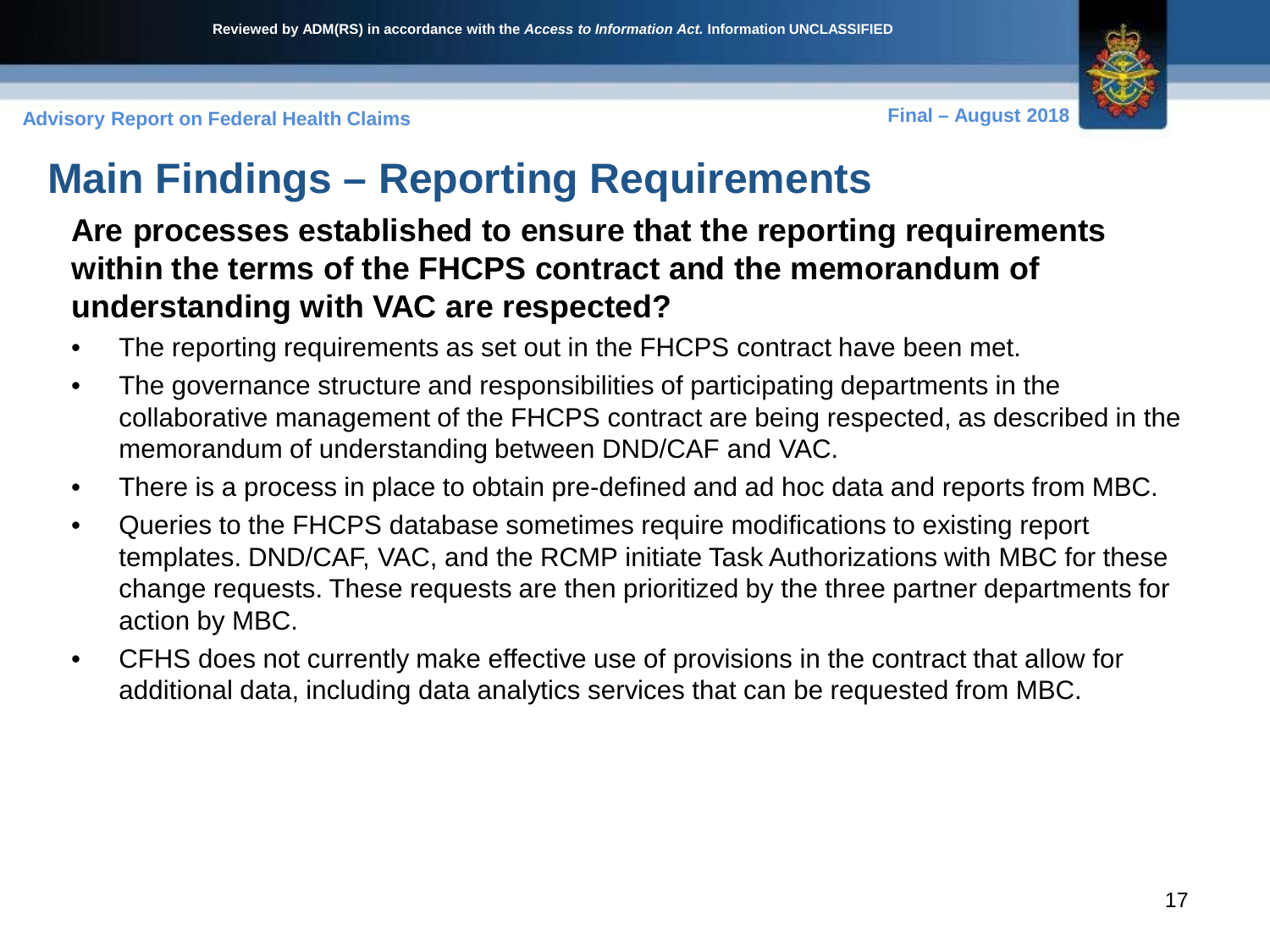

## **Main Findings – Reporting Requirements (p.2)**

#### **Opportunities for improvement**

- Establishing additional performance measures and service standards over the management of the FHCPS contract, such as the amount of time it takes to fulfill Task Authorizations from MBC, would improve the prioritization of information requests to ensure that they are processed in a timely manner.
- As CFHS develops additional information requirements, requests could be made to MBC to better make use of existing provisions of the contract, such as defining the criteria for claims verification and audits of service providers.

#### **Benefits of improvement**

- Setting the conditions to facilitate data analytics capability by establishing a structure to obtain required information on a timely basis.
- Maximizing the value for money received from the FHCPS contract by leveraging contractor capacity to strengthen control measures and monitoring, and to provide data analytics support.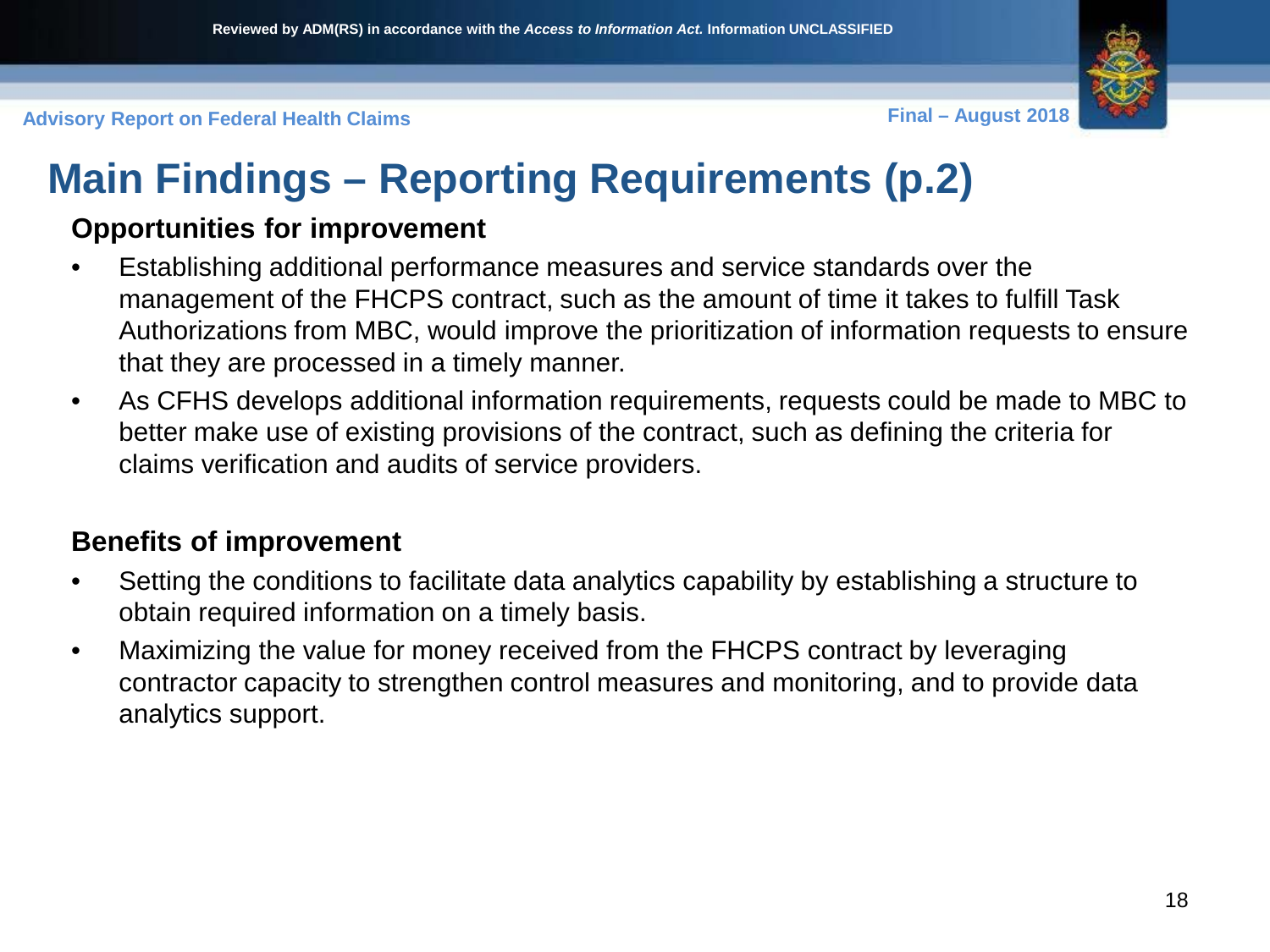

### **Main Findings – Capacity to Analyze Information**

**Does CFHS have the capacity to process and analyze the information received through the FHCPS contract to inform evidence-based management decisions in the health services program?**

- The capability for data analytics within CFHS is generally limited and ad hoc.
	- Two national coordinators within the Director Health Services Delivery organization are responsible for generating standard queries and pre-defined reports.
	- Subject matter experts identify data and reporting requirements on an ad hoc basis.
	- Information is either extracted from standard reports currently available, or customized reports are requested from MBC.
- Management has expressed an interest in developing data analytics capabilities within Director Health Services Delivery, although there is currently no plan in place to develop them.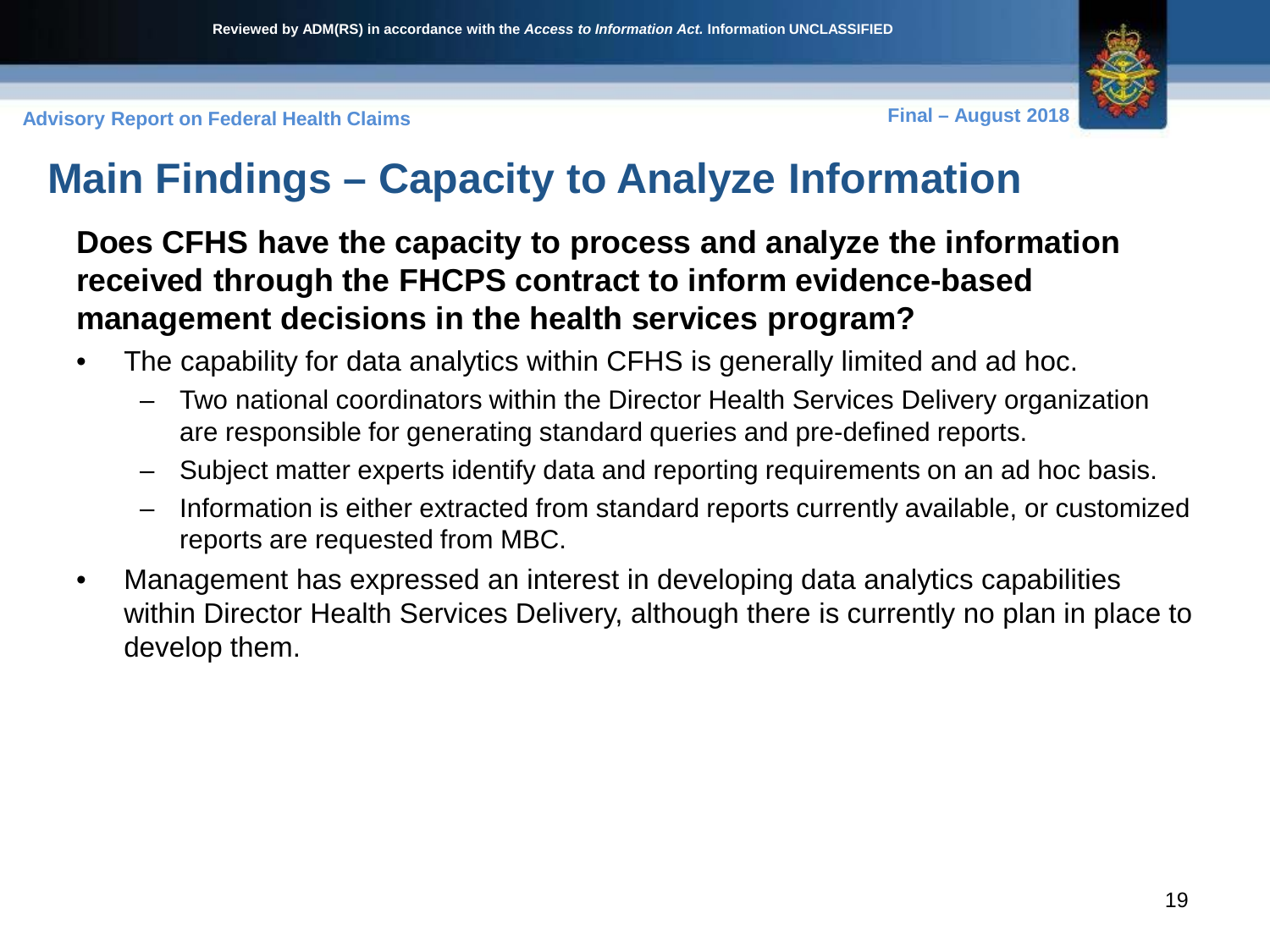

## **Main Findings – Capacity to Analyze Information (p.2)**

#### **Opportunities for improvement**

- Use of existing data could be strengthened to support management decisions. This could be achieved by providing guidance to headquarters personnel and subject matter experts in medical practice, information systems and financial management on the use of data analytics for decision making, and by making a more coordinated effort to develop data and reporting requirements.
- Increase the capacity to perform advanced data analytics. This would require trained staff and the acquisition of data analytics or business intelligence software. This capability could be developed within CFHS, obtained from MBC, or outsourced.

#### **Benefits of improvement**

- Improving the effectiveness and efficiency of health services delivery based on improved business intelligence. For example:
	- Monitoring key cost factors such as fee limits, preauthorization requirements;
	- Prioritizing improvement projects and informing service delivery options;
	- Informing clinical management and utilization decisions (i.e. benchmarking clinical best practices or targeting field reviews where long-term care is provided without second examinations); and
	- Analyzing cost variations to inform decisions regarding controlling fees.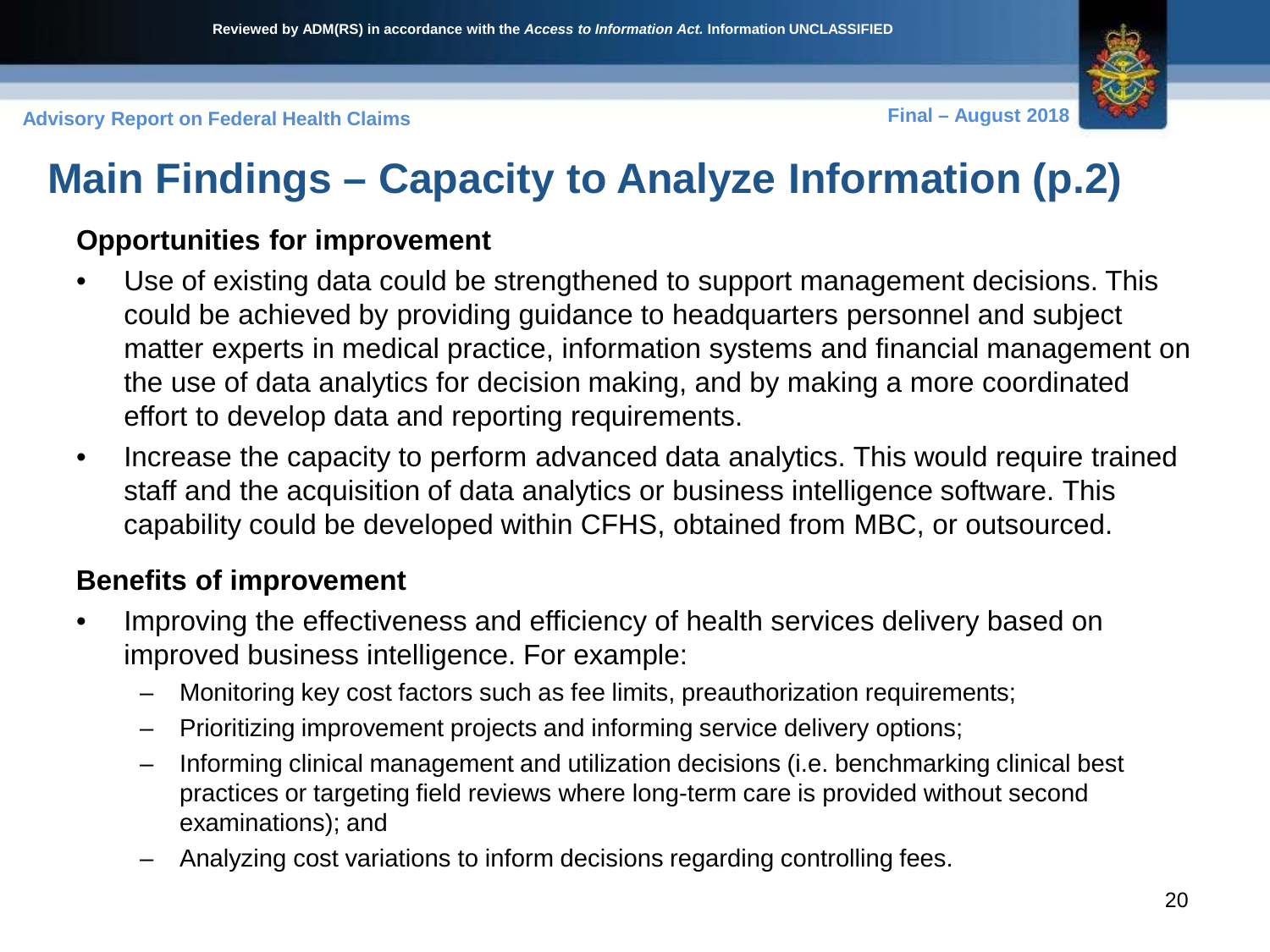

### **Main Findings – Improvements to Current Processes**

#### **Can improvements be made to the processes for receiving, validating and analyzing information under the FHCPS contract in support of decision making in the delivery of health services?**

Improvements could be made in the following areas:

- Receiving and validating data:
	- Collaborate with FHCPS partners and contractors to identify, strengthen, and implement necessary information technology controls.
	- Improve the administration of the FHCPS contract by providing continuous feedback on information requirements from internal stakeholders such as clinical administrators or medical practitioners.
	- Require and enforce the proper use of data fields and coding information by health care providers to increase the accuracy in the characterization of transactions.
- Processing data:
	- Conduct regular consultations with CFHS subject matter experts to identify and update performance measures of interest.
	- Select appropriate performance indicators to guide evidence-based business decisions.
- Analyzing data and leveraging information for business intelligence:
	- Refine the process for risk profiling to target compliance verification.
	- Identify and remediate control weaknesses in the management of the FHCPS contract.
	- Provide timely data to management and subject matter experts to improve service delivery and efficiency in the use of resources.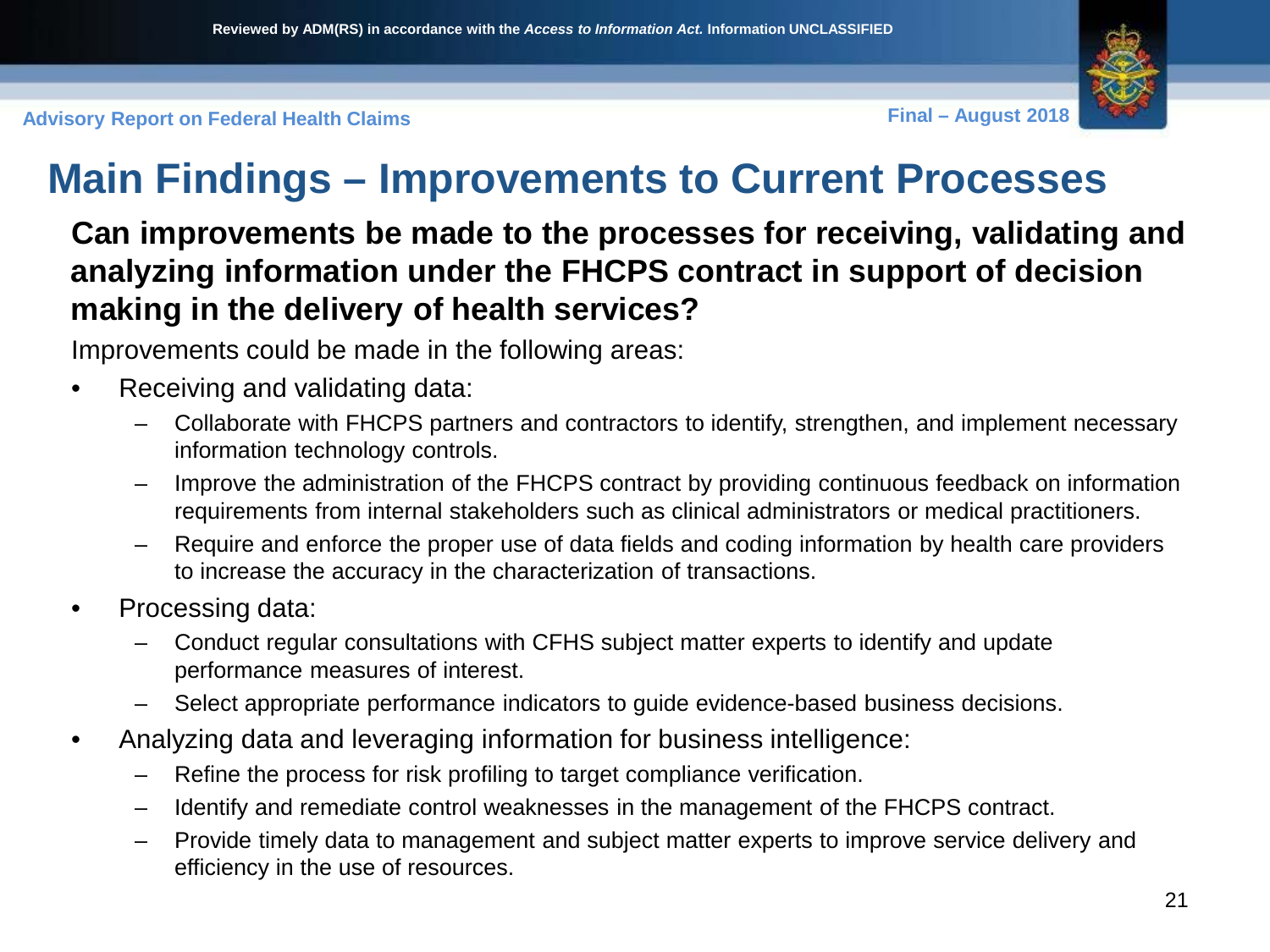### **Conclusion**

CFHS could improve the effectiveness and efficiency of the management of health services within the FHCPS contract through the development of data analytics capabilities to leverage existing information by:

- Increasing the engagement of internal stakeholders as part of the governance structure to identify information requirements;
- Establishing performance measures based on business requirements and key metrics;
- Acquiring or developing the capability to execute data analytics; and
- Using the resulting information for decision making.

Development of such a capability would ultimately lead to better health care for CAF members, and significant cost savings.



#### **Figure 3. Assessment of CFHS in Data Analytics Maturity Model.**

ADM(RS)' assessment of CFHS' capability as an organization to perform data analytics using a maturity framework.

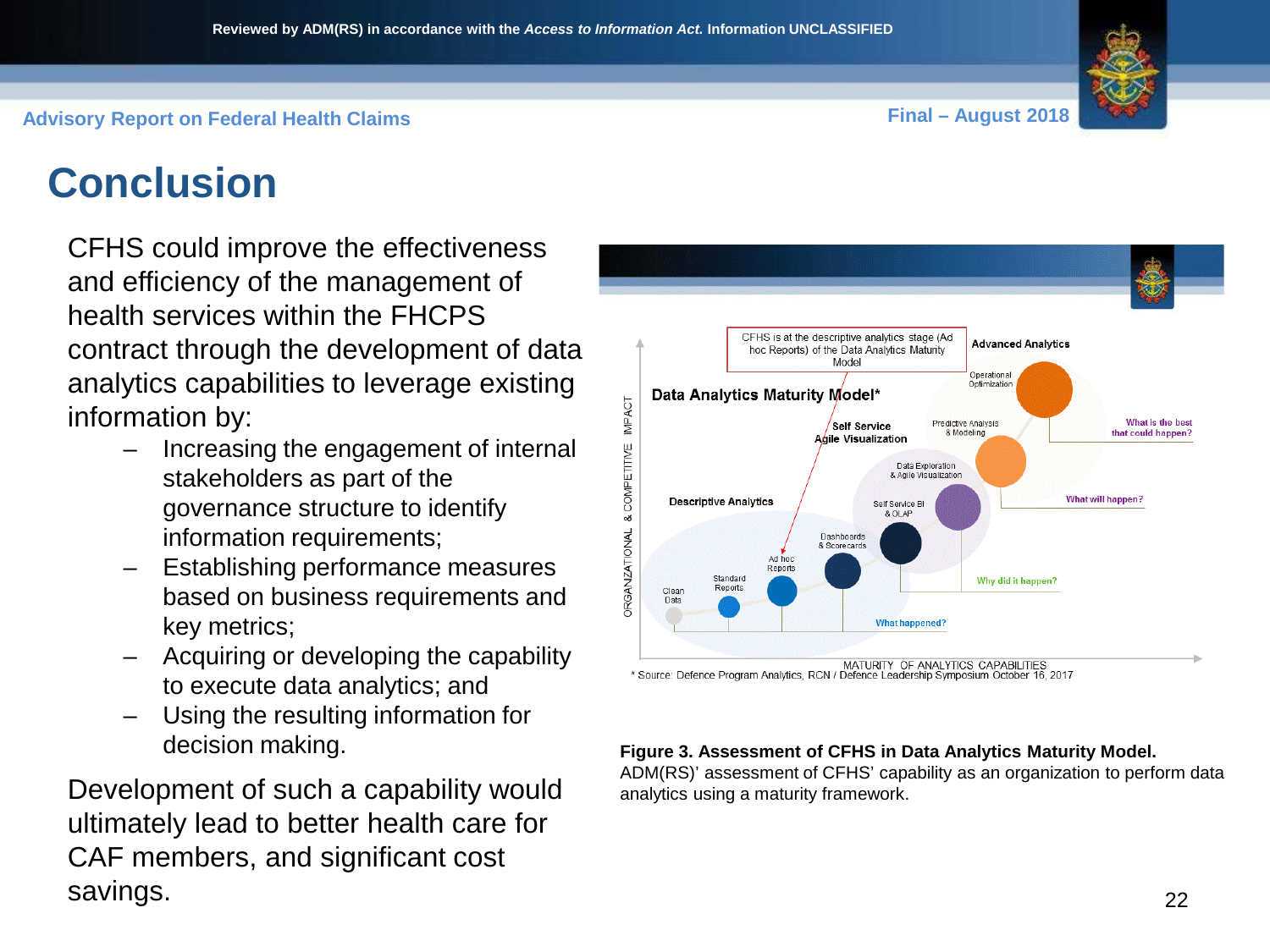

### **Recommendations**

- 1. As Military Personnel Command (MPC) develops its plan for the use of data analytics, it should include a capability within CFHS for using data analytics in managing health services, taking into account the following:
	- Developing a capability to leverage the use of data analytics;
	- Establishing information requirements with stakeholders and obtaining the data needed;
	- Making effective use of the capabilities available through existing contracts;
	- Identifying the capability gap needed to meet requirements; and
	- Building a strategy to fill this gap.
- 2. CFHS, within MPC, should pursue opportunities to strengthen internal control measures, such as those identified in this advisory report, in order to improve the quality of care, and to achieve cost savings. This plan should include, but should not be limited to the following:
	- Transactions that may be miscoded;
	- Possible duplicated payments;
	- Fees paid in excess of limits; and
	- Improving utilization of resources.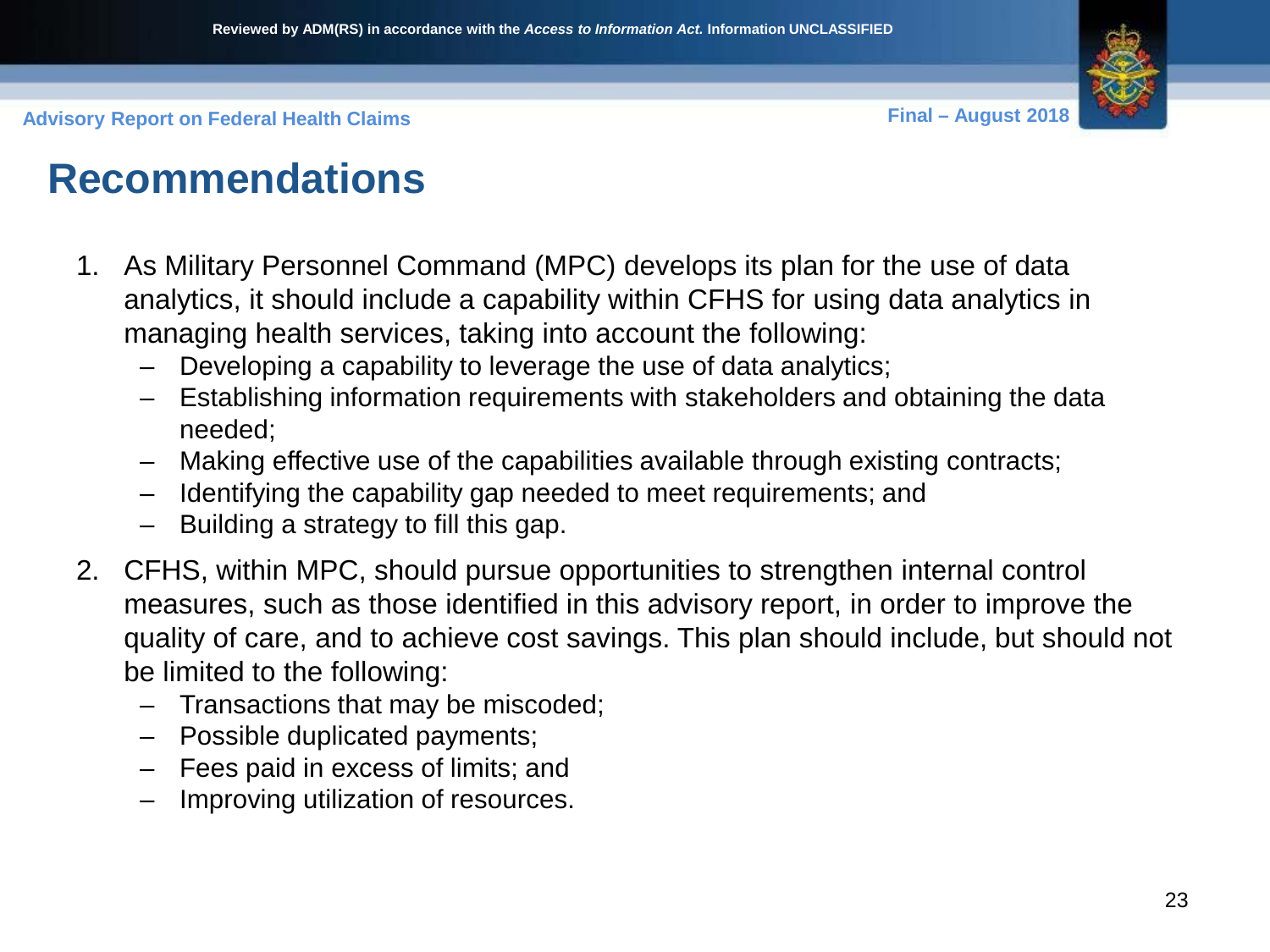

### **Management Action Plan**

ADM(RS) uses recommendation significance criteria as follows:

- **Very High—**Controls are not in place. Important issues have been identified and will have a significant negative impact on operations.
- **High—**Controls are inadequate. Important issues are identified that could negatively impact the achievement of program/operational objectives.
- **Moderate—**Controls are in place but are not being sufficiently complied with. Issues are identified that could negatively impact the efficiency and effectiveness of operations.
- **Low—**Controls are in place but the level of compliance varies.
- **Very Low—**Controls are in place with no level of variance.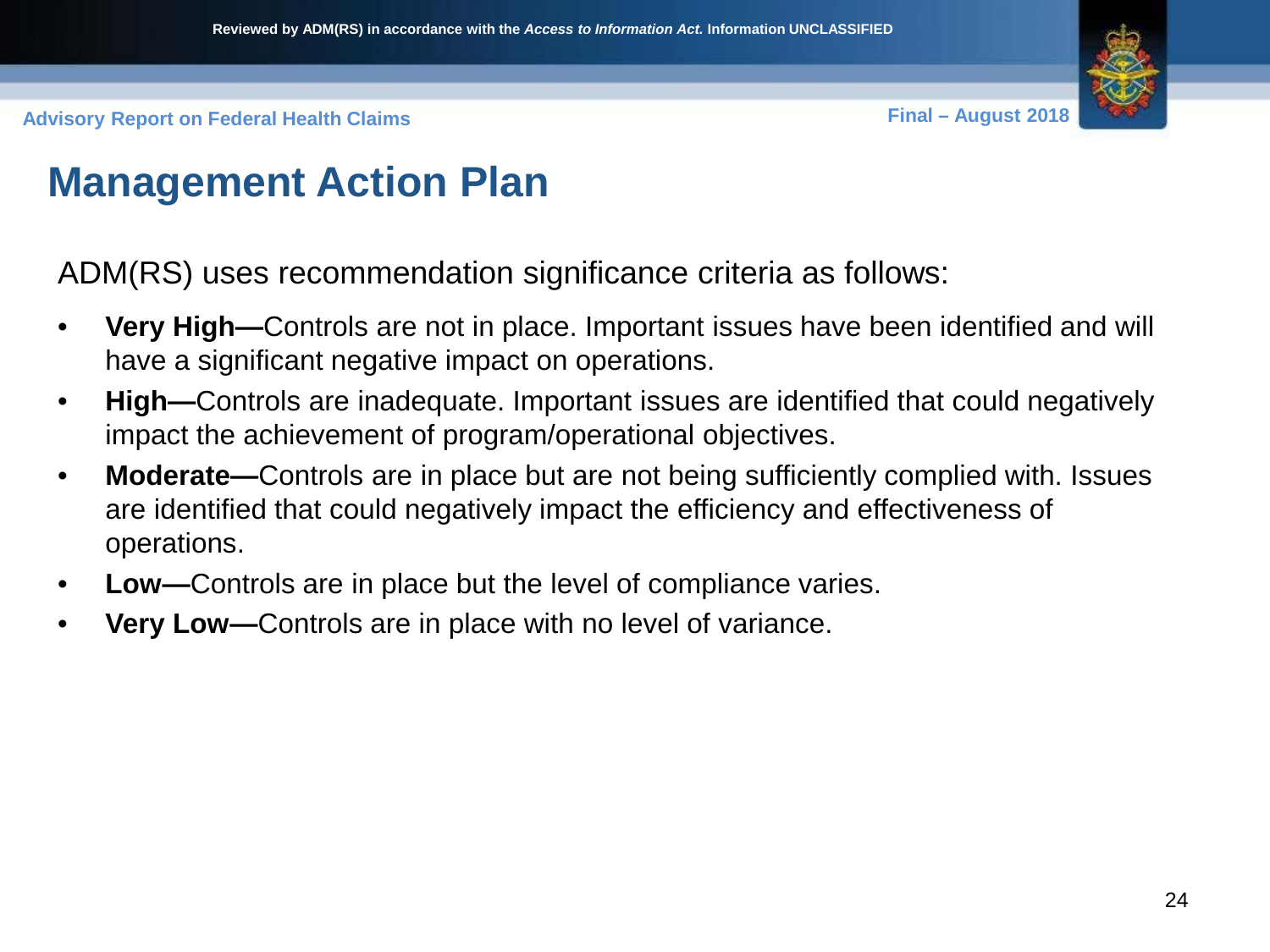

### **Management Action Plan**

#### **ADM(RS) Recommendation (Moderate)**

1. As MPC develops its plan for the use of data analytics, it should include a capability within CFHS for using data analytics in managing health services, taking into account the following:

1.1 Developing a capability to leverage the use of data analytics

#### **Management Action**

ADM(RS) has developed an analytical dashboard for the FHCPS contract, which CFHS intends to implement once received. This will require a transition period, where ADM(RS) provides the analytical tool along with the necessary training that will allow CFHS to manage and further develop it over time. CFHS intends to leverage the chain of command and existing lines of communications to share and further progress the dashboard. Specifically, CFHS (Directorate of Health Service Delivery) will progress the data analytics dashboard through the collaborative efforts of Clinic Managers, Base Surgeons, and administrative support staff. CFHS internal initiatives, such as Modernization (Directorate of Quality and Performance) and Digital Health Environment are expected to be key enablers in successfully developing a data analytics capability. CFHS requires guidance and direction from MPC's Chief Data Officer and Information Management Officer before proceeding beyond a dashboard analytics tool.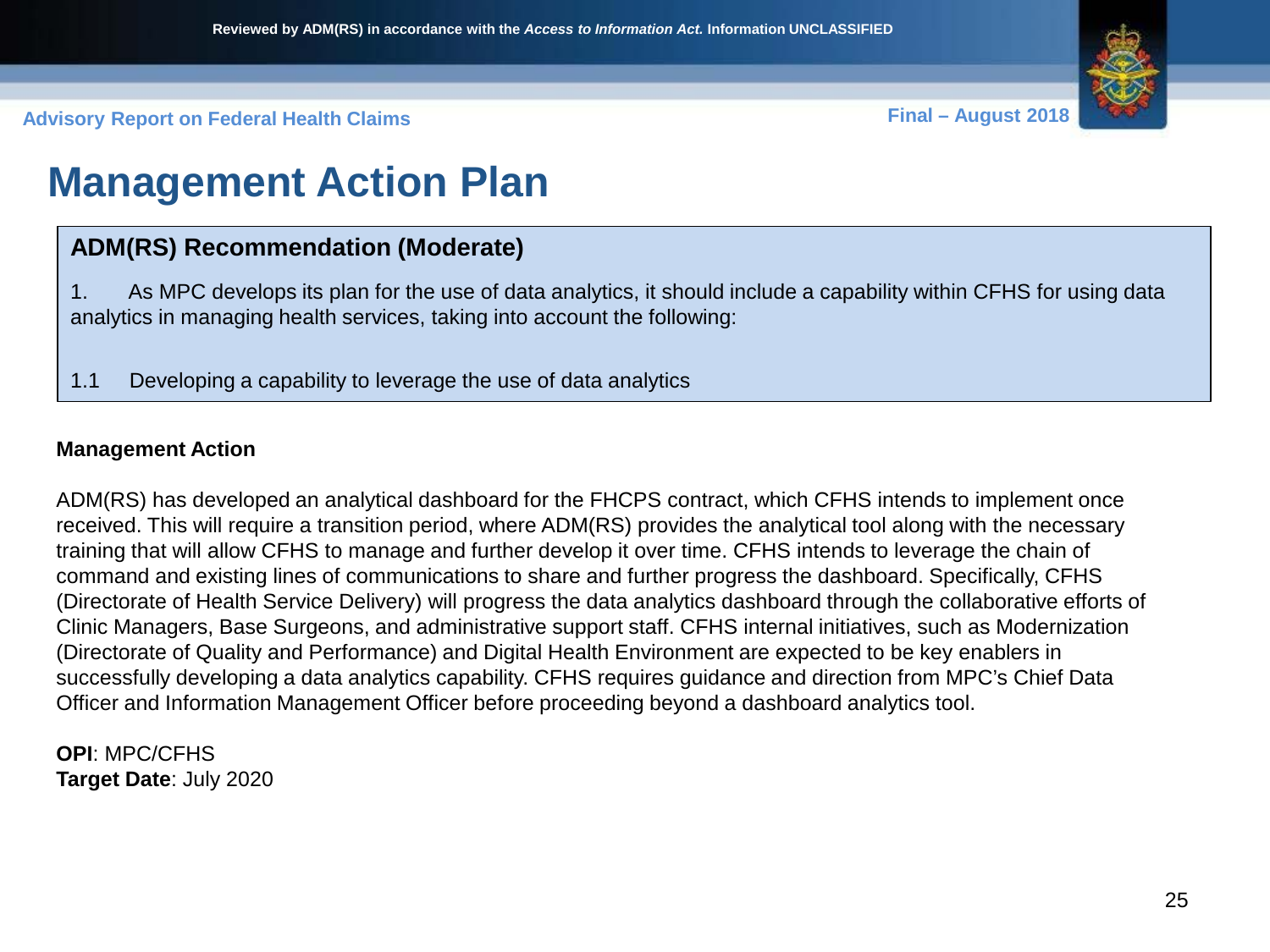

### **Management Action Plan**

#### **ADM(RS) Recommendation (High)**

1. As MPC develops its plan for the use of data analytics, it should include a capability within CFHS for using data analytics in managing health services, taking into account the following:

1.2 Establishing information requirements with stakeholders and obtaining the data needed

#### **Management Action**

Information requirements for a decision-making tool were identified in an ADM(RS)-facilitated analytical workshop. The ADM(RS) Advisory Report identified gaps in information requirements in selected areas, which will be adopted and further developed as understanding, capacity, and capability of data analytics within CFHS develops. CFHS (Director Health Services Delivery) will conduct quarterly workshops with key stakeholders (e.g. Director Medical Policy, Directorate of Quality and Performance, Director Force Health Protection, Director Mental Health, and chain of command) in order to identify additional information requirements, high-risk areas, and further develop an analytics capability. Key indicators will not be limited to financial or contractual requirements, and will incorporate aspects of clinical governance. CFHS intends to develop an ability to identify the health-related costs to changes in policies and spectrum of care (e.g. change of compulsory retirement age from 55 to 60, and increasing CAF's female demographic). CFHS requires guidance and direction from MPC.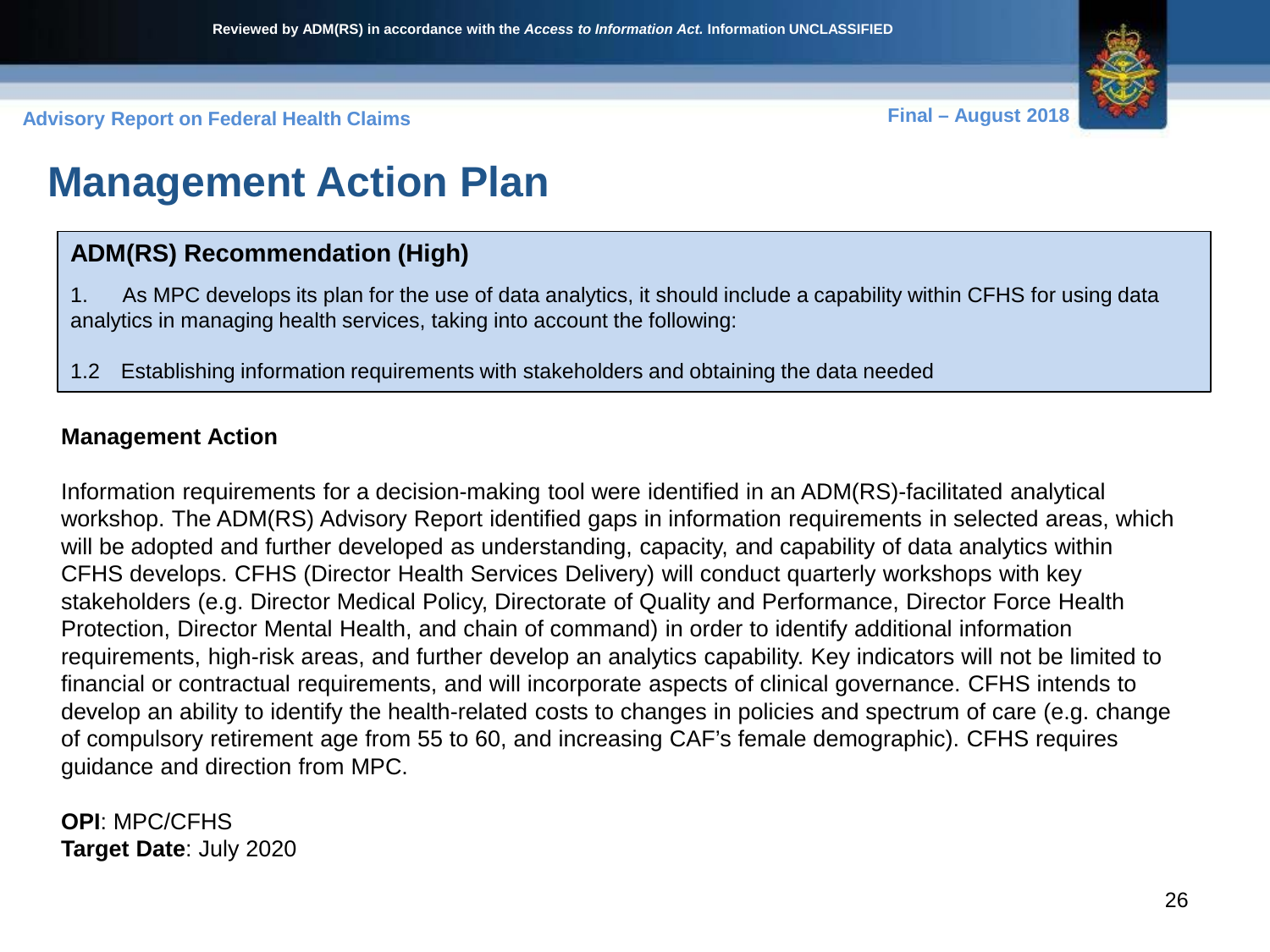

### **Management Action Plan**

#### **ADM(RS) Recommendation (High)**

1. As MPC develops its plan for the use of data analytics, it should include a capability within CFHS for using data analytics in managing health services, taking into account the following:

1.3 Making effective use of the capabilities available through existing contracts

#### **Management Action**

As CFHS' data analytics capability develops, its ability to direct Medavie Blue Cross (MBC) to conduct targeted analysis will mature. In time, CFHS will better influence what MBC analyzes in its quality assurance program, specifically intended to prevent: double-billing, de-bundling of services, incorrect codes being used, payment for unentitled services (e.g. outside spectrum of care), surpassing limits (in terms of cost and/or frequency). In addition, CFHS intends to leverage MBC's audit program services on an ad hoc basis – when it makes sense financially and/or HR-wise to do so. As CFHS' data analytics capability matures, its ability to develop pre-defined queries or static reports will progress. CFHS intends to incorporate this analysis in future contract negotiations.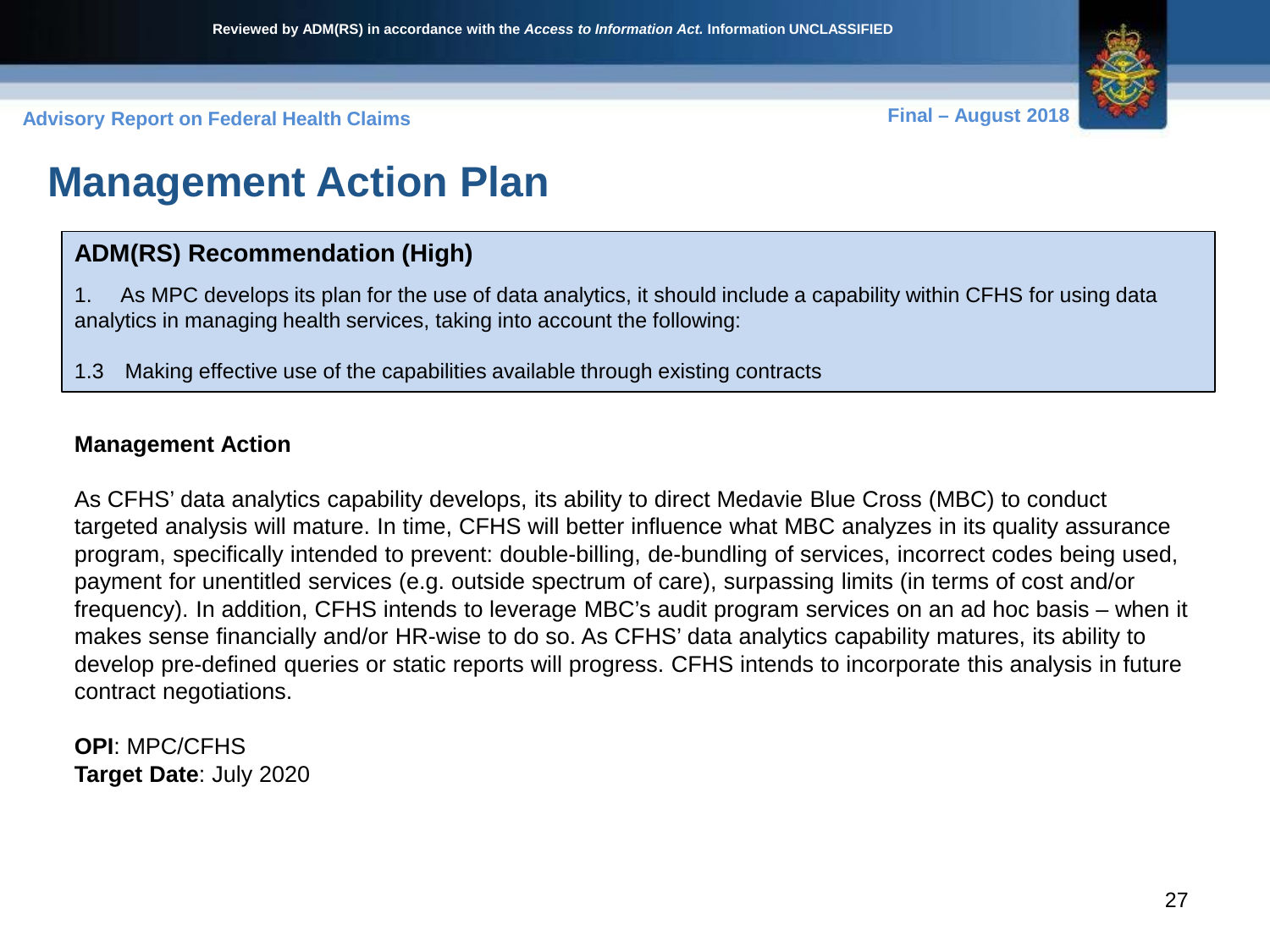

### **Management Action Plan**

#### **ADM(RS) Recommendation (High)**

1. As MPC develops its plan for the use of data analytics, it should include a capability within CFHS for using data analytics in managing health services, taking into account the following:

1.4 Identifying the capability gap needed to meet requirements

#### **Management Action**

CFHS intends to compare the requirements in MAP 1.2 to the existing capabilities of MAP 1.3 in order to identify gaps. As CFHS develops its data analytics capability, such gaps will inherently be addressed or mitigated via MAP 1.2 and MAP 1.3.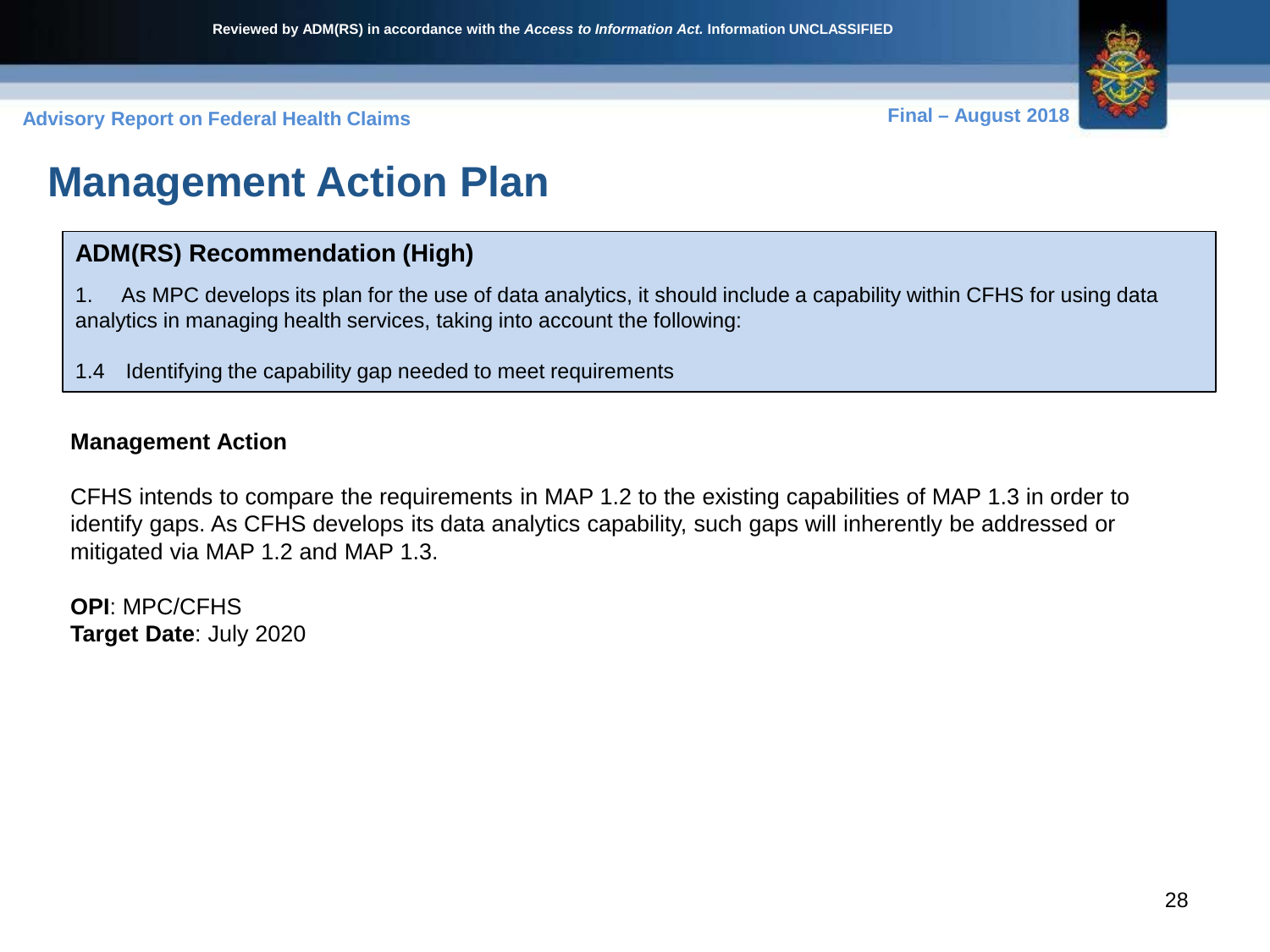

### **Management Action Plan**

#### **ADM(RS) Recommendation (High)**

1. As MPC develops its plan for the use of data analytics, it should include a capability within CFHS for using data analytics in managing health services, taking into account the following:

1.5 Building a strategy to fill this gap

#### **Management Action**

As CFHS develops its data analytics capability, its ability to develop a strategy to address the gap identified in MAP 1.4 will become more evidenced. Its ability to do so is dependent on the guidance and direction it receives from MPC, resources available, the implementation of Modernization, Digital Health Environment, and the analysis from MAP 1.1, 1.2, 1.3, and 1.4.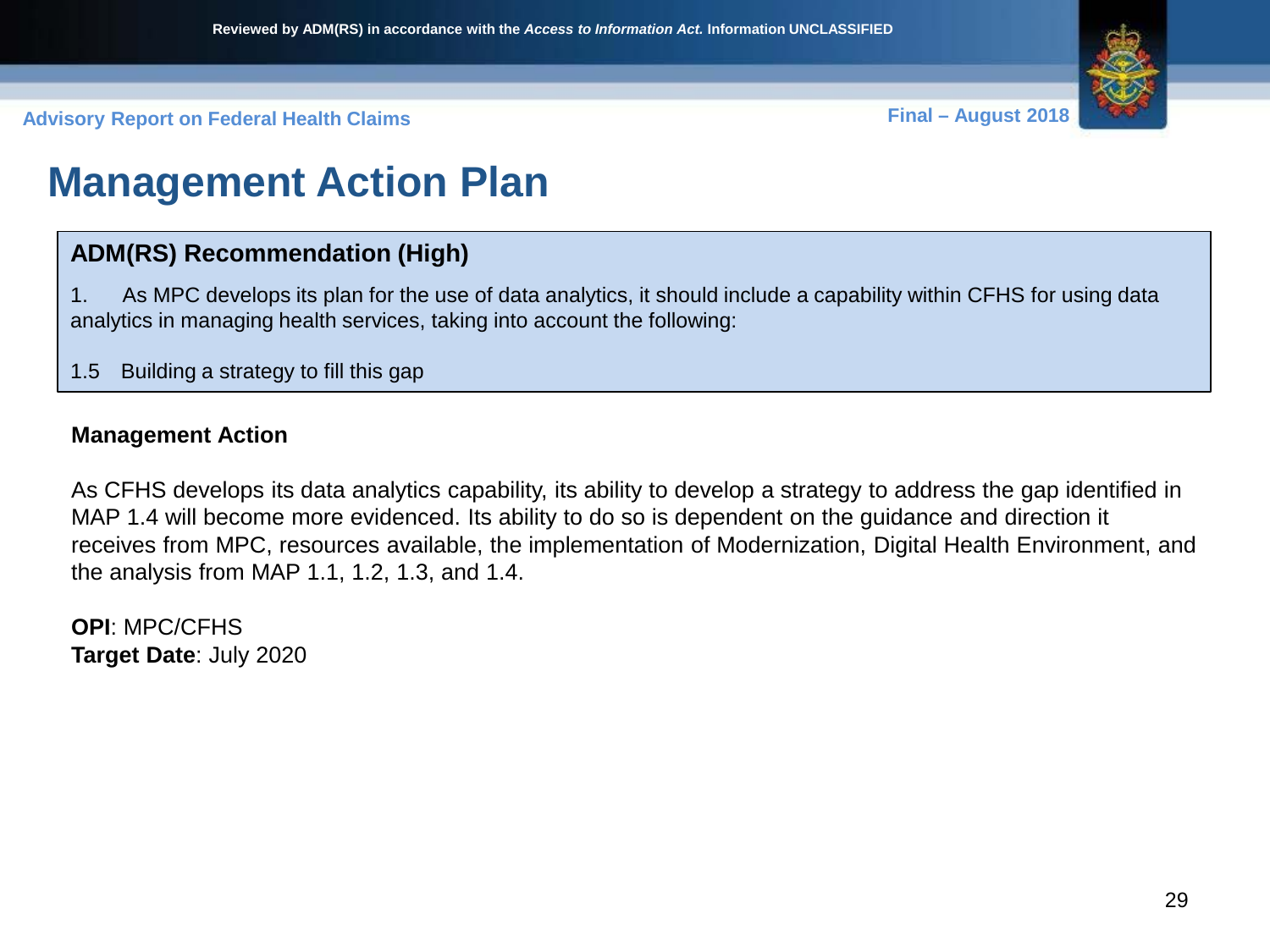

### **Management Action Plan**

#### **ADM(RS) Recommendation (High)**

2. CFHS, within MPC, should pursue opportunities to strengthen internal control measures such as those identified in this advisory report in order to improve the quality of care and to achieve cost savings. This plan should include, but should not be limited to the following:

- Transactions that may be miscoded;
- Possible duplicate payments;
- Fees paid in excess of limits; and
- Improving utilization of resources.

#### **Management Action**

CFHS collects, collates, and analyzes FHCPS' expenditures to support integral decision-making capabilities. The ADM(RS) Advisory Report identified some potential high-risk areas that have been mitigated, and it also validated the efficacy of the financial data collected, collated, and analyzed on the FHCPS contract since FY 2010/11. MAP 1.1, 1.2, 1.3, 1.4, and 1.5 will identify other high-risk areas that will be addressed and/or monitored. On a regular basis, MBC will report on identified, or potential, high-risk areas to the FHCPS National Manager, which will be incorporated in the data analytics dashboard provided by ADM(RS). This will be used to mitigate and/or prevent future errors and provide leadership with improved data analytics. The first quarterly review will occur by the end of September 2018.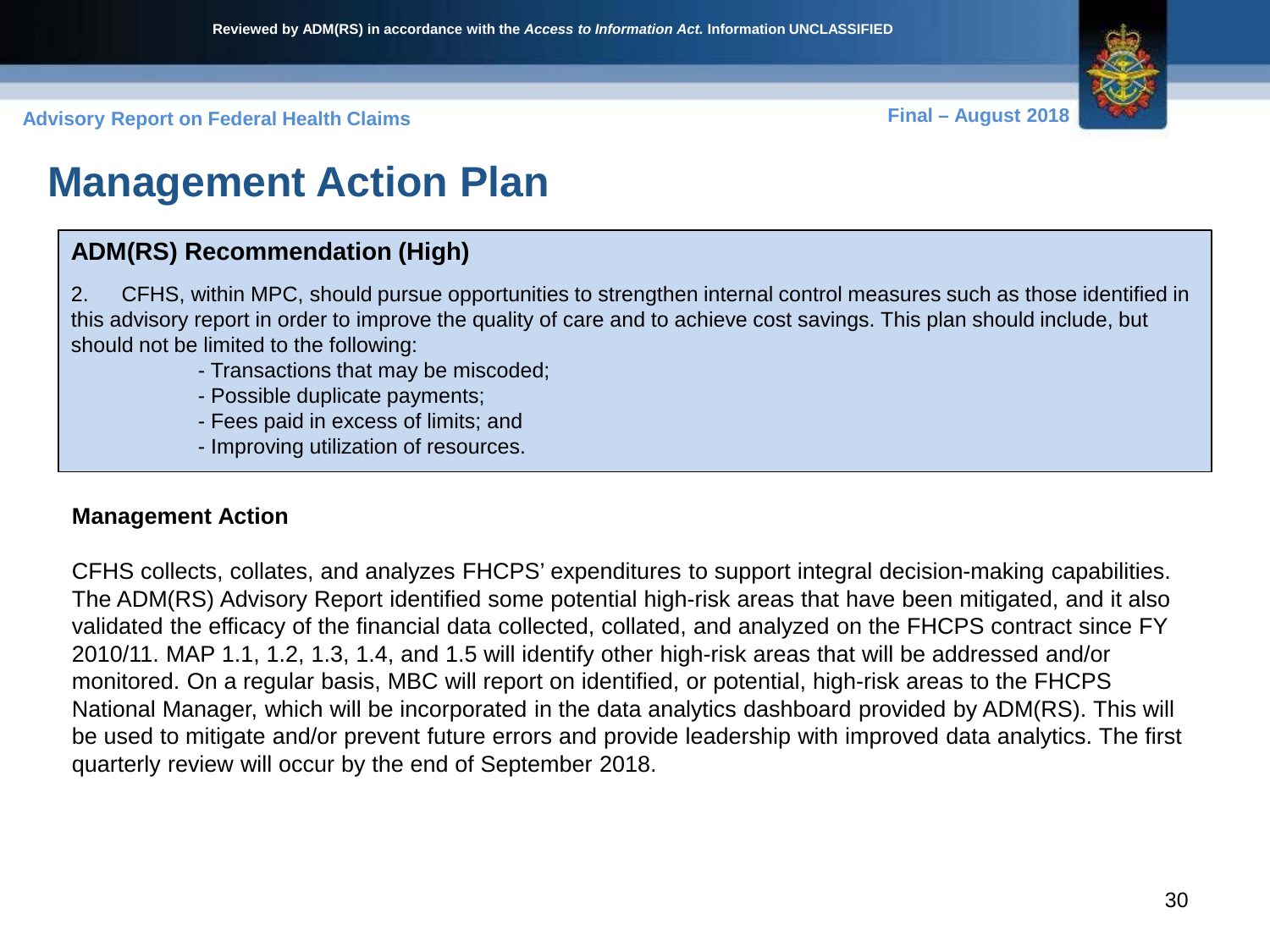

### **Management Action Plan**

#### **Management Action (p.2)**

Actions to address the specific areas identified include the following:

- The 64 cases of miscoded transactions were by the same provider, who has been reminded of the correct codes to use going forward.
- Medavie Blue Cross is amending the IMS query data extract to include fields from the data dictionary that will allow FHCPS clerks to validate possible duplicate payments more precisely and obtain additional details on expenses claimed.
- Medavie Blue Cross notifies CAF's FHCPS team when requests to exceed limits are requested. Each request will be adjudicated on a case-by-case basis.
- Quarterly reviews of high-risk areas are now scheduled.
- Review by ADM(Fin) on FHCPS' Section 34 financial framework is in progress, which will include consideration of appropriate controls.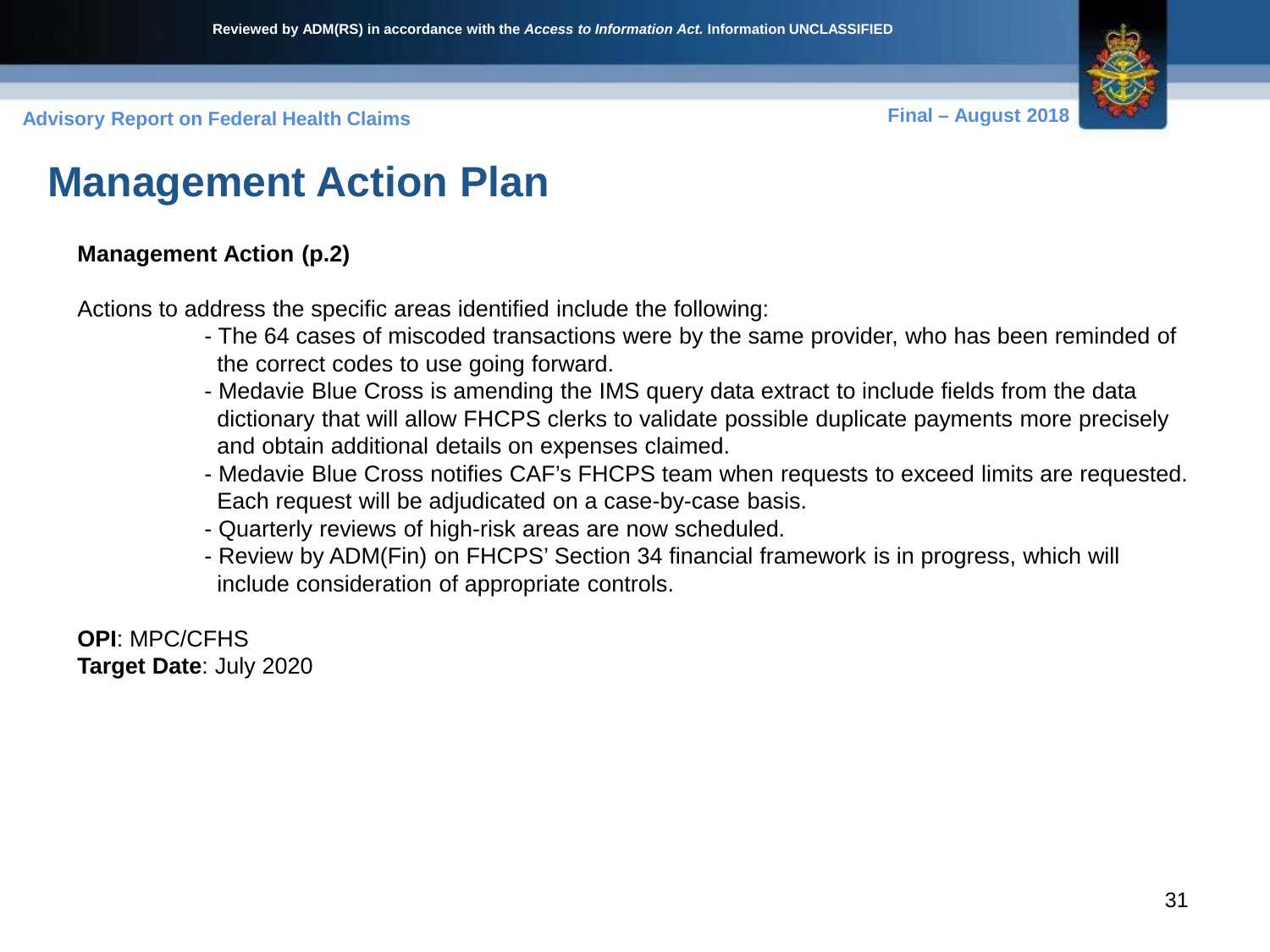#### **Reviewed by ADM(RS) in accordance with the** *Access to Information Act.* **Information UNCLASSIFIED**

<span id="page-31-0"></span>

Défense National Defence nationale

**ASSISTANT DEPUTY MINISTER (REVIEW SERVICES)**



# **ANNEX A** Selected Data Analytics

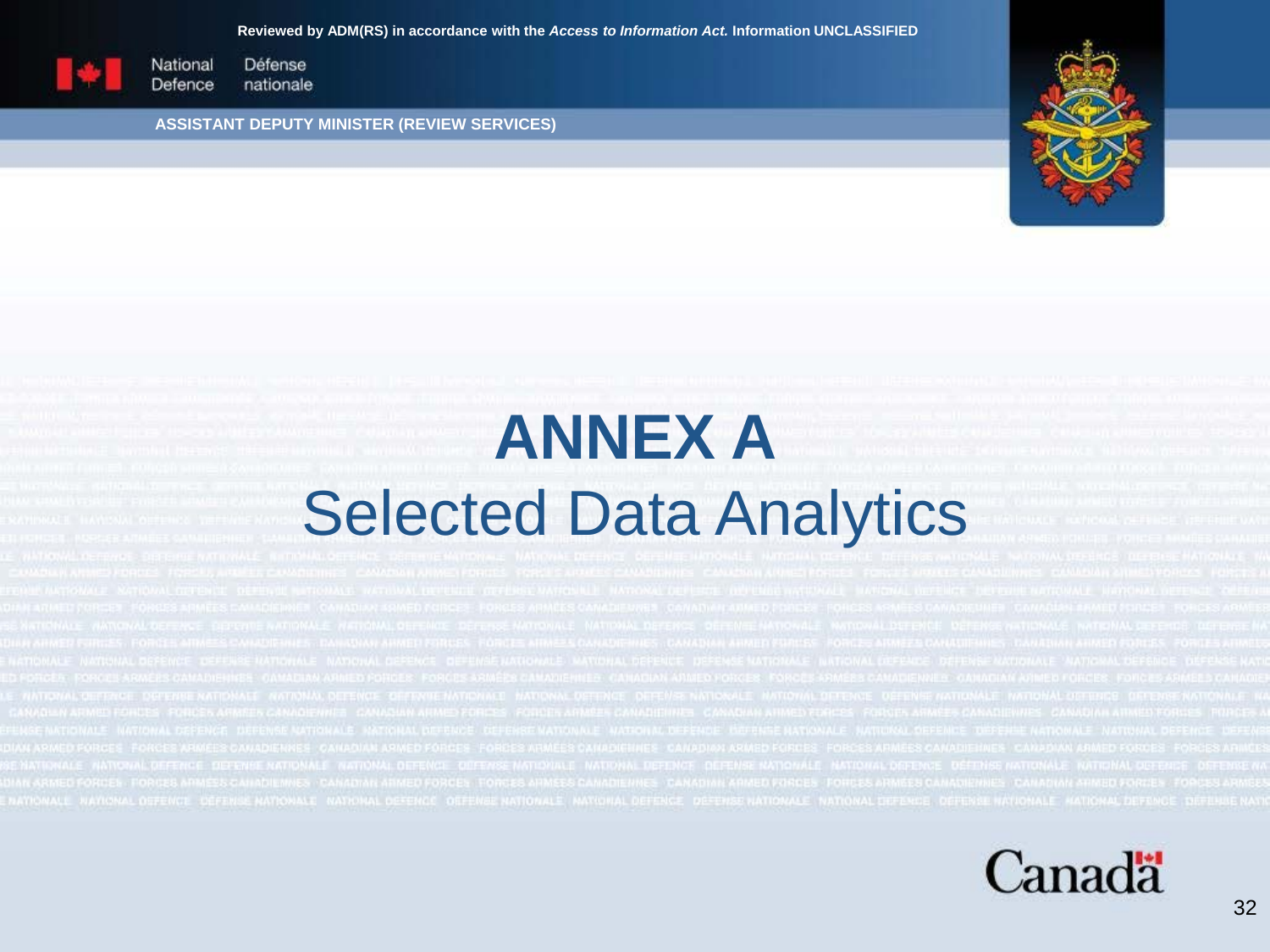

### **Background**

- Military Personnel Command requested the assistance of ADM(RS) in order to analyze the information currently received under the FHCPS contract.
- The MBC billing data from FYs 2010/11 to 2016/17 was analyzed as follows:
	- 1. Identify some potential risk areas.
	- 2. Compare provincial health care rates to rates paid under the FHCPS contract:
		- A. Comparison of FHCPS fees paid in Ontario to the Ontario provincial fee guide.
		- B. Statistical analysis of variance in FHCPS fees.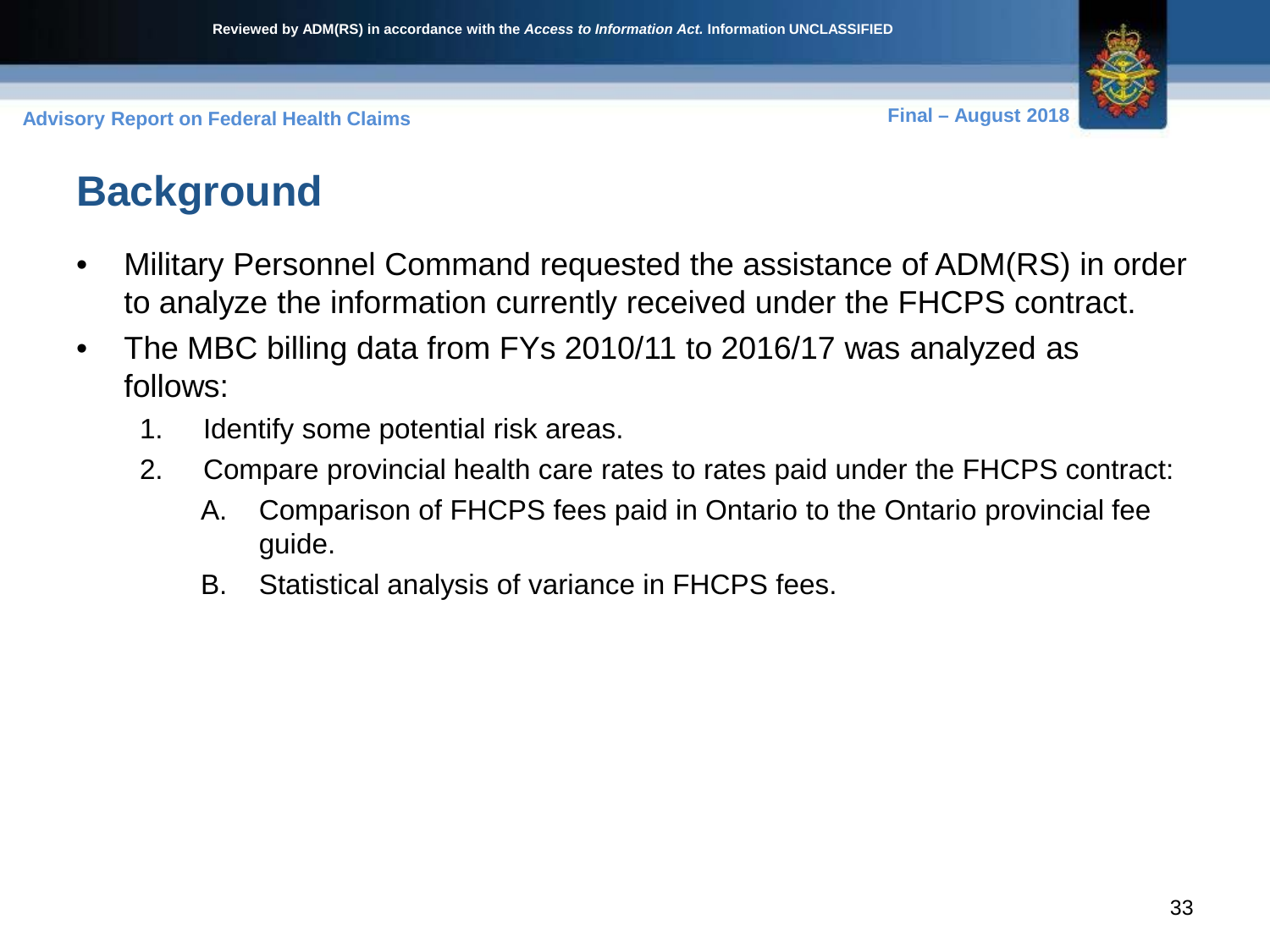

### **1. Potential Risk Areas**

ADM(RS) tested the data for the following illustrative risk areas\*:

- A. Possible duplicate transactions
- B. Possible miscoded transactions
- C. Fees paid in excess of maximum amount allowed
- D. Transactions for members aged 60+

\* Subsequent to communication of the findings, CFHS has initiated investigations into identified risk transactions.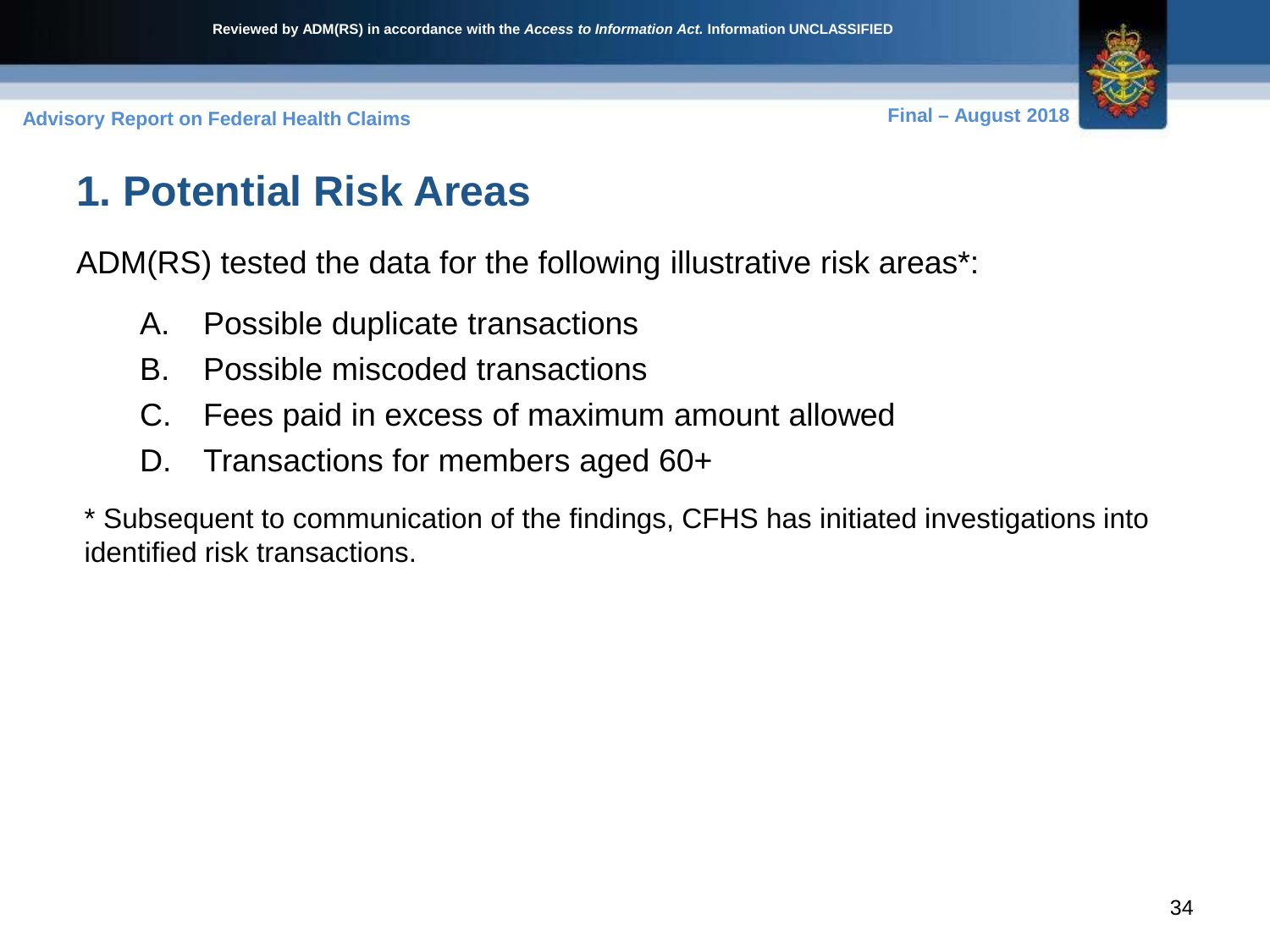

### **1A. Possible Duplicate Transactions**

ADM(RS) tested transactions that involved the same member, receiving the same service (code), from the same provider, on the same day, and billed for the same amount\*. These transactions require further investigation by CFHS.

| <b>Fiscal Year</b> | <b>Potential Duplicate</b><br><b>Transactions #</b> | <b>Potential Duplicate</b><br><b>Transactions \$</b> |
|--------------------|-----------------------------------------------------|------------------------------------------------------|
| 2010/11            | 11,349                                              | \$<br>1,645,115                                      |
| 2011/12            | 16,529                                              | 2,225,099<br>$\boldsymbol{\theta}$                   |
| 2012/13            | 14,162                                              | $\boldsymbol{\theta}$<br>1,797,477                   |
| 2013/14            | 14,897                                              | $\boldsymbol{\theta}$<br>1,857,219                   |
| 2014/15            | 14,238                                              | $\boldsymbol{\mathcal{S}}$<br>1,744,411              |
| 2015/16            | 13,310                                              | $\boldsymbol{\theta}$<br>2,019,586                   |
| 2016/17            | 15,507                                              | 2,453,422<br>$\boldsymbol{\theta}$                   |
| <b>Total</b>       | 99,992                                              | 13,742,329<br>\$                                     |

**Table 3. Possible Duplicate Transactions.** This table summarizes the potential number and cost of duplicated transactions by FY.

\* Due to a system limitation, transactions over \$10,000 may be split into multiple transactions. These transactions were excluded from the identification of potentially duplicated transactions.  $35$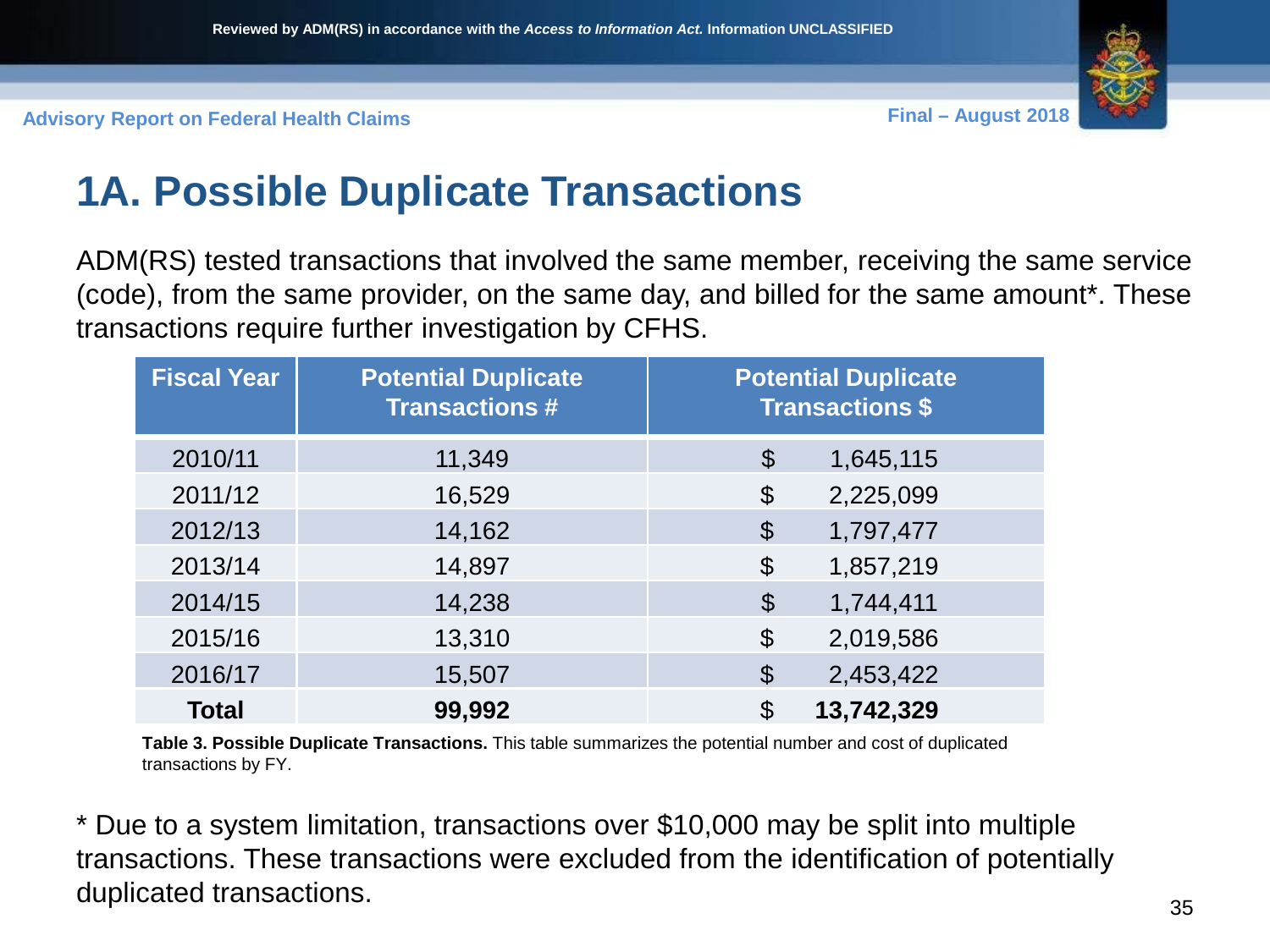

### **1B. Possible Miscoded Transactions**

ADM(RS) tested the database to identify cases of possible miscoded transactions. These transactions require further investigation by CFHS:

- 4,445 transactions for services related to the opposite sex, totalling \$550,000 over seven years.
- 64 instances of male service members billed for caesarean section procedures.\*
- 4,305 transactions of male service members billed for services related to "obstetrical care" totalling \$336,000 over seven years.

\* These transactions were subsequently reviewed by CFHS and determined to be provider coding errors for other surgical procedures.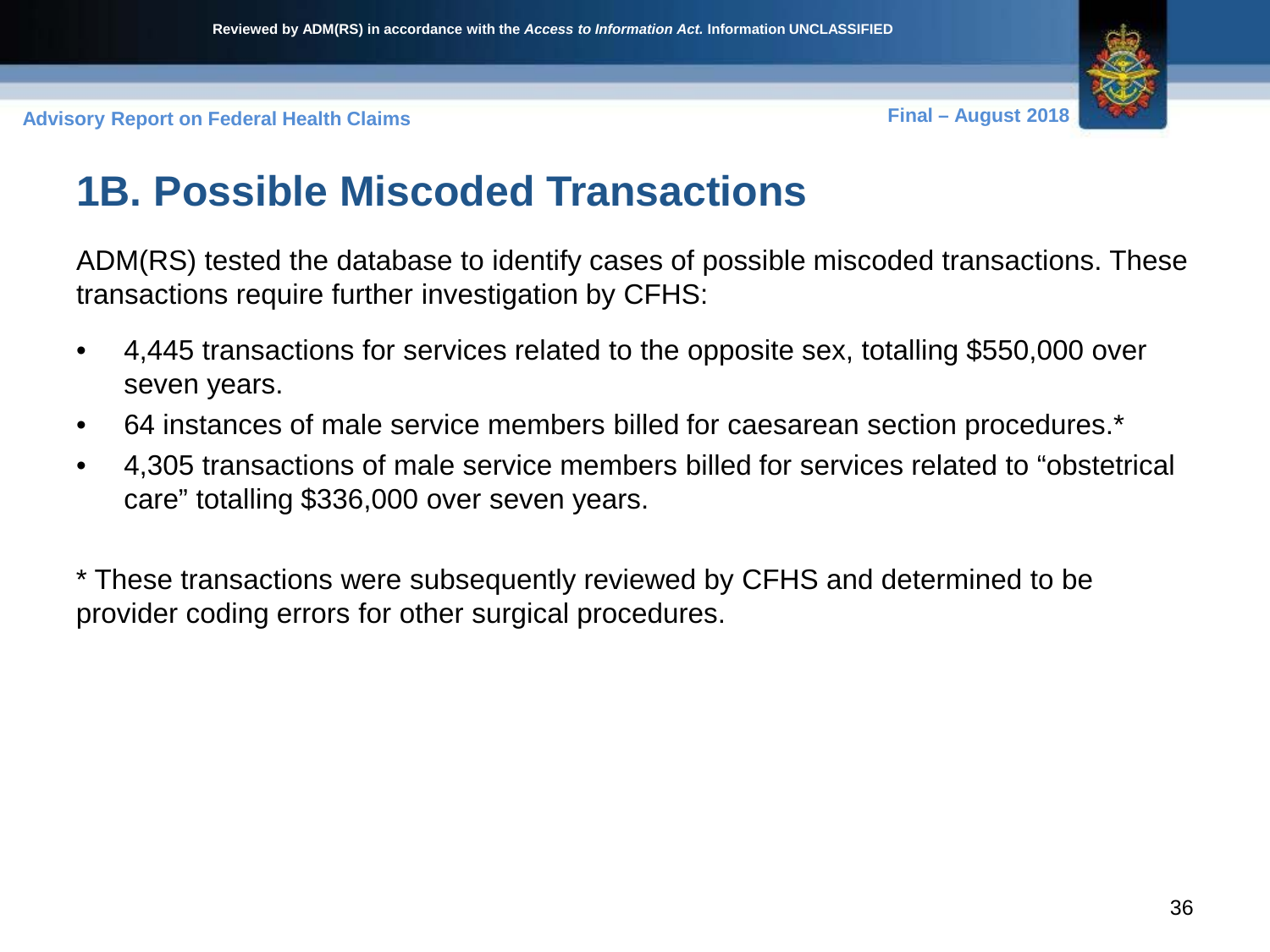

### **1C. Fees Paid in Excess of Maximum Amount Allowed**

On August 1, 2015, a dollar or frequency limit was placed on a number of benefit codes. Additional authorizations from CAF medical practitioners were needed if these limits were exceeded. However, FHCPS administrators within DND/CAF did not have the means to easily reconcile these authorizations as there were no identifiers in the system to distinguish these transactions from non-authorized transactions.

- Testing of the FHCPS database since the limit was implemented identified:
	- 7,404 transactions that exceeded the dollar limit placed on the medical procedure performed. These transactions represented a total amount of \$367,000 in excess of the maximum amount allowed.
	- 5,186 transactions where the submitted amount was higher than the maximum amount allowed, and was reduced by MBC to the maximum.
	- 1,578 transactions where the submitted amount was reduced by MBC to an amount less than the maximum amount allowed.

These results demonstrate possible inconsistencies in the application of maximum fees, and opportunities to strengthen the information technology controls related to transactions exceeding the maximum amounts allowed (i.e. authorization and review).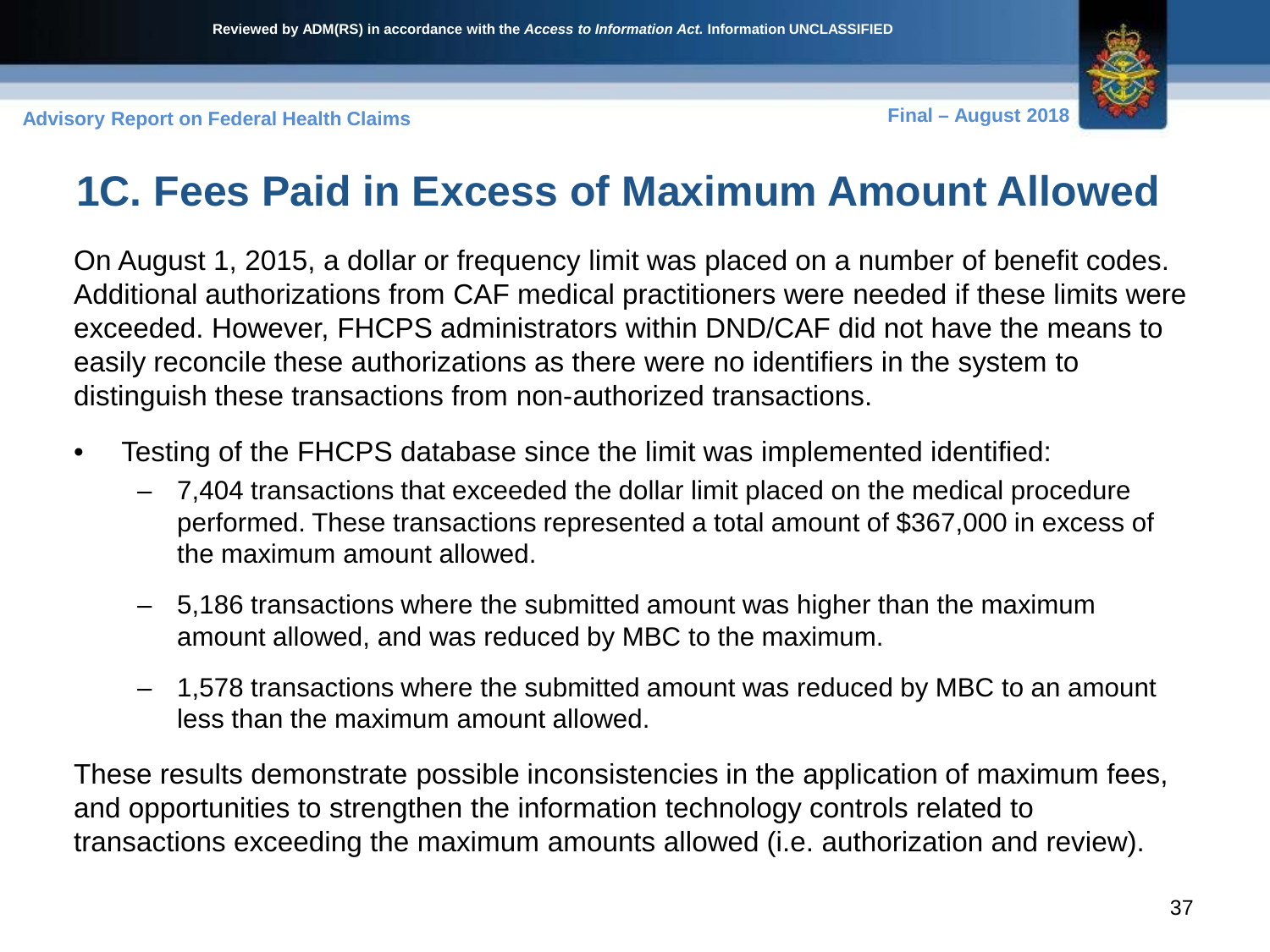

### **1D. Transactions for Members Aged 60+**

Per ADM(HR-Mil)\* Instruction 14/04, the Canadian Forces (Regular Force and Primary Reserve) compulsory retirement age is 60. ADM(RS) analyzed the data for health services provided to members over the age of 60.

- Analysis of the database identified 4,565 instances of services provided to 304 members that were aged 60+. The cumulative total of the services provided was \$700,000.
- Under most circumstances, these services should have been paid for by VAC.

These transactions are being reviewed by CFHS.

\* Military Personnel Command was previously known as ADM(HR-Mil).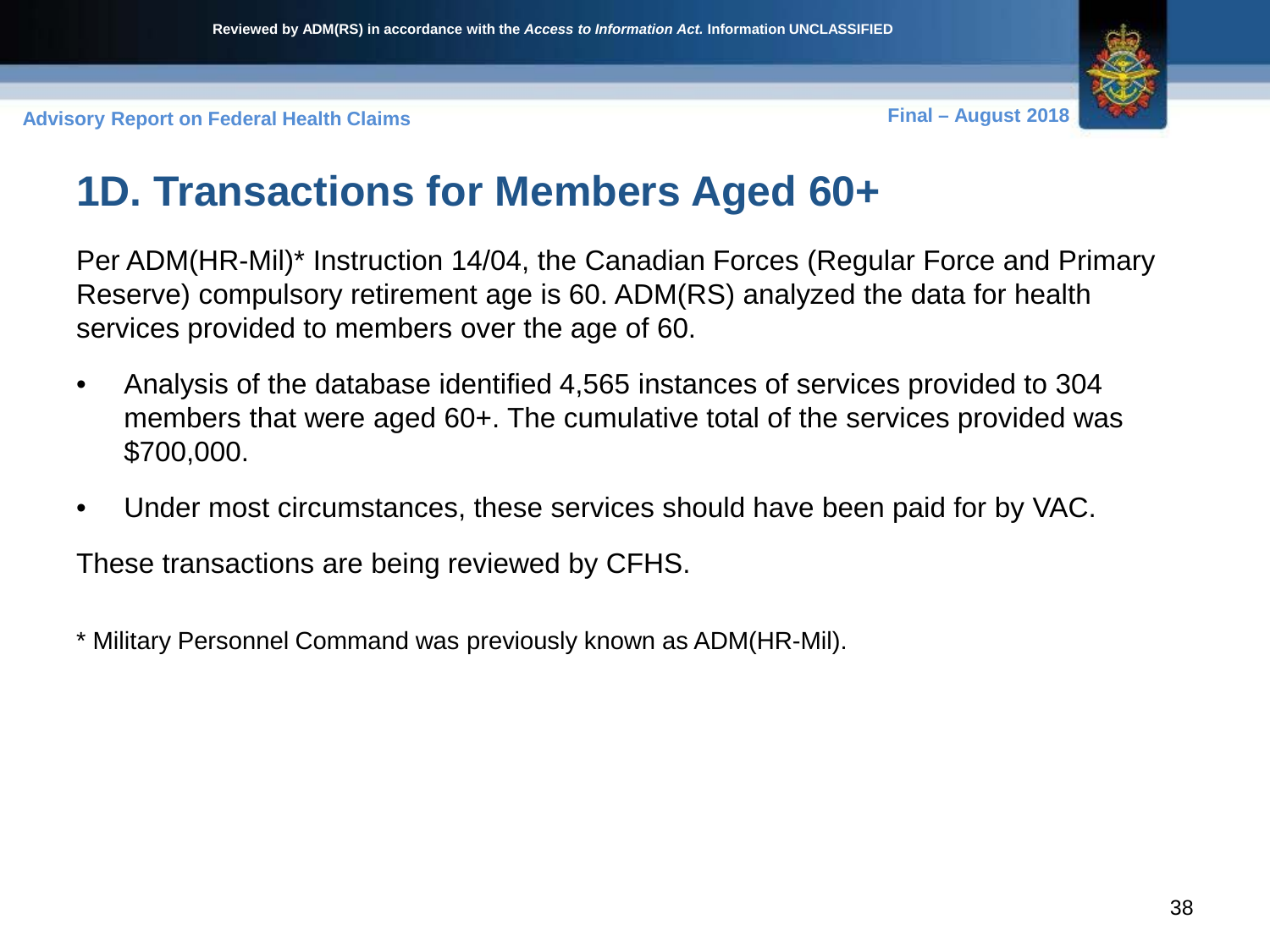

### **2A. Comparison of FHCPS Costs to Ontario Fee Guide**

ADM(RS) compared the fees paid for services through FHCPS in FY 2016/17 to the Ontario Schedule of Benefits fee guide. As a reference, the Ontario Medical Association (OMA) recommends a 2.22x multiplier for Uninsured Services:

- There are over 18,000 different billing codes in the CFHS database. In FY 2016/17, 2,346 benefit codes from the Ontario Schedule of Benefits fee guide were found in the CFHS database. ADM(RS) examined transactions for 5 of the most used Ontario benefit codes and 5 of the Ontario benefit codes that accounted for the largest dollar amounts. The sample represented approximately 9 percent of spending and line items of Ontario benefit codes:
	- Spending in 2016/17 per occurrence of these sampled benefit codes totalled \$1,250,000. This was \$733,000 more than if the Ontario rates had been used, and \$103,000 more than if 2.22x the Ontario rate had been applied.
	- Approximately 90 percent of the transactions sampled were at least 2x the Ontario rate.
- This information could be used to inform future decisions related to preventive information technology controls, monitoring and/or limiting rates.